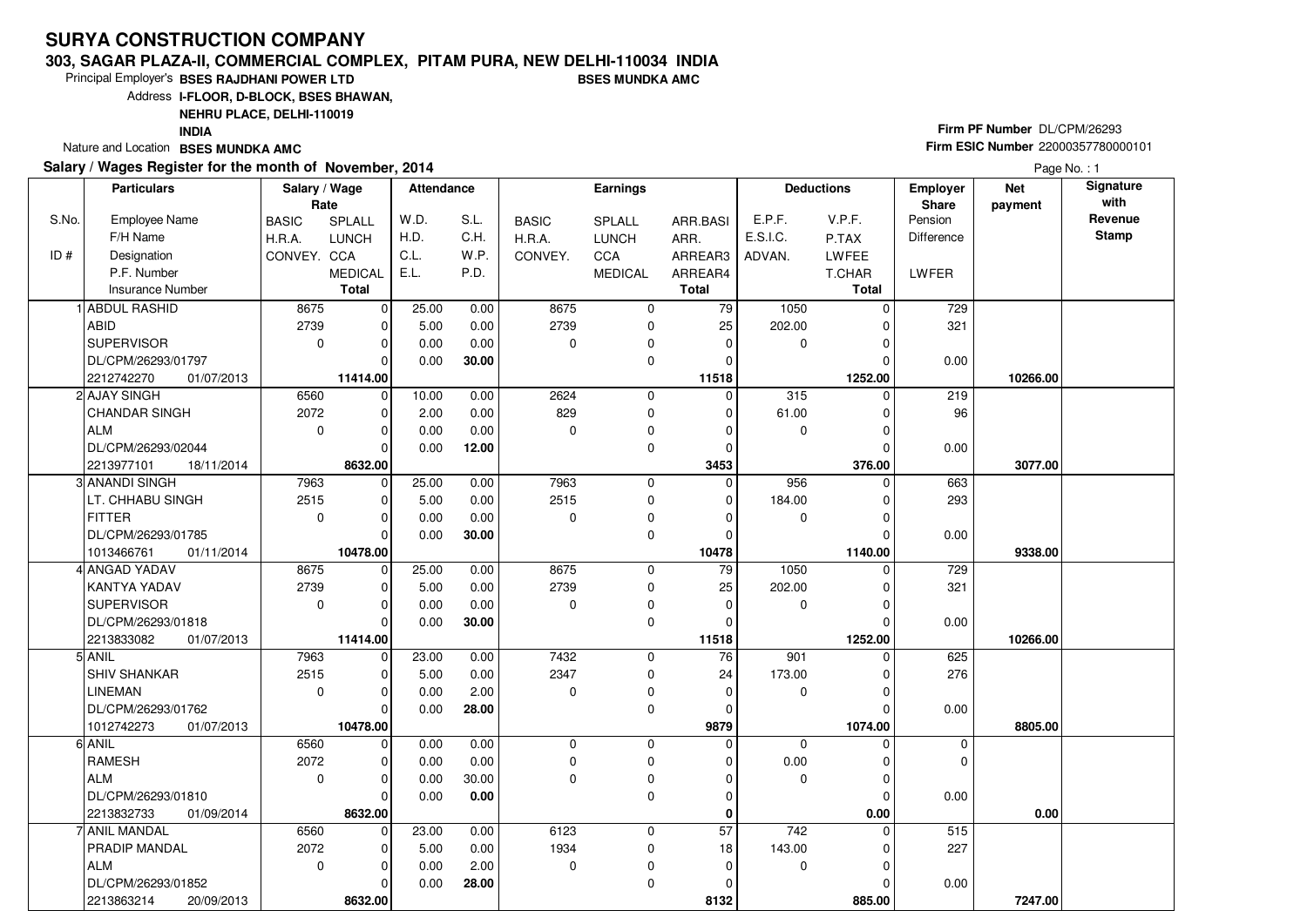#### **303, SAGAR PLAZA-II, COMMERCIAL COMPLEX, PITAM PURA, NEW DELHI-110034 INDIABSES MUNDKA AMC**

Principal Employer's**BSES RAJDHANI POWER LTD**

Address**I-FLOOR, D-BLOCK, BSES BHAWAN,**

**NEHRU PLACE, DELHI-110019**

**INDIA**

Nature and Location **BSES MUNDKA AMC** 

#### **Salary / Wages Register for the month of November, 2014**

# **Firm PF Number** DL/CPM/26293 **Firm ESIC Number** <sup>22000357780000101</sup>

Page No.: 2

|       | <b>Particulars</b>              | Salary / Wage<br>Rate |                         | <b>Attendance</b> |               |              | <b>Earnings</b>  |                          |               | <b>Deductions</b>  | <b>Employer</b><br>Share | <b>Net</b><br>payment | Signature<br>with |
|-------|---------------------------------|-----------------------|-------------------------|-------------------|---------------|--------------|------------------|--------------------------|---------------|--------------------|--------------------------|-----------------------|-------------------|
| S.No. | <b>Employee Name</b>            | <b>BASIC</b>          | SPLALL                  | W.D.              | S.L.          | <b>BASIC</b> | SPLALL           | ARR.BASI                 | E.P.F.        | V.P.F.             | Pension                  |                       | Revenue           |
|       | F/H Name                        | H.R.A.                | <b>LUNCH</b>            | H.D.              | C.H.          | H.R.A.       | <b>LUNCH</b>     | ARR.                     | E.S.I.C.      | P.TAX              | Difference               |                       | <b>Stamp</b>      |
| ID#   | Designation                     | CONVEY. CCA           |                         | C.L.              | W.P.          | CONVEY.      | CCA              | ARREAR3                  | ADVAN.        | <b>LWFEE</b>       |                          |                       |                   |
|       | P.F. Number                     |                       | <b>MEDICAL</b>          | E.L.              | P.D.          |              | <b>MEDICAL</b>   | ARREAR4                  |               | T.CHAR             | LWFER                    |                       |                   |
|       | <b>Insurance Number</b>         |                       | <b>Total</b>            |                   |               |              |                  | <b>Total</b>             |               | <b>Total</b>       |                          |                       |                   |
|       | <b>8 ARJUN PARSAD</b>           | 7963                  | $\mathbf 0$             | 23.00             | 0.00          | 7432         | $\mathbf 0$      | 76                       | 901           | 0                  | 625                      |                       |                   |
|       | <b>JHALLU PARSAD</b>            | 2515                  | $\mathbf 0$             | 5.00              | 0.00          | 2347         | 0                | 24                       | 173.00        |                    | 276                      |                       |                   |
|       | <b>LINEMAN</b>                  | $\mathbf 0$           | $\mathbf 0$             | 0.00              | 2.00          | $\mathbf 0$  | $\mathbf 0$      | $\mathbf 0$              | $\mathbf 0$   | O                  |                          |                       |                   |
|       | DL/CPM/26293/01798              |                       | $\Omega$                | 0.00              | 28.00         |              | 0                | 0                        |               |                    | 0.00                     |                       |                   |
|       | 2212742275<br>01/07/2013        |                       | 10478.00                |                   |               |              |                  | 9879                     |               | 1074.00            |                          | 8805.00               |                   |
|       | 9 ASHOK KUMAR                   | 6560                  | $\mathbf 0$             | 23.00             | 0.00          | 6123         | $\mathbf 0$      | $\overline{57}$          | 742           | $\Omega$           | 515                      |                       |                   |
|       | MAHABIR SINGH                   | 2072                  | $\mathbf 0$             | 5.00              | 0.00          | 1934         | 0                | 18                       | 143.00        |                    | 227                      |                       |                   |
|       | <b>ALM</b>                      | $\mathbf 0$           | $\mathbf 0$             | 0.00              | 2.00          | $\mathbf 0$  | $\mathbf 0$      | $\mathbf 0$              | 0             | 0                  |                          |                       |                   |
|       | DL/CPM/26293/01807              |                       | $\Omega$                | 0.00              | 28.00         |              | $\mathbf 0$      | $\Omega$                 |               | O                  | 0.00                     |                       |                   |
|       | 2213832591<br>01/07/2013        |                       | 8632.00                 |                   |               |              |                  | 8132                     |               | 885.00             |                          | 7247.00               |                   |
|       | 10 ASHOK PASWAN                 | 7963                  | $\mathbf 0$             | 23.00             | 0.00          | 7432         | $\mathbf 0$      | 76                       | 901           | O                  | 625                      |                       |                   |
|       | <b>RIJAN PASWAN</b>             | 2515                  | $\mathbf 0$             | 5.00              | 0.00          | 2347         | 0                | 24                       | 173.00        | 0                  | 276                      |                       |                   |
|       | <b>LINEMAN</b>                  | $\mathbf 0$           | $\mathbf 0$             | 0.00              | 2.00          | $\mathbf 0$  | $\mathbf 0$      | 0                        | 0             | 0                  |                          |                       |                   |
|       | DL/CPM/26293/01763              |                       | $\Omega$                | 0.00              | 28.00         |              | $\mathbf 0$      | $\Omega$                 |               |                    | 0.00                     |                       |                   |
|       | 1012742276<br>01/07/2013        |                       | 10478.00                |                   |               |              |                  | 9879                     |               | 1074.00            |                          | 8805.00               |                   |
|       | 11 BABLU                        | 6560                  | $\mathbf 0$             | 23.00             | 0.00          | 6123         | $\mathbf 0$      | 57                       | 742           | $\Omega$           | 515                      |                       |                   |
|       | SAURAJ SINGH                    | 2072                  | 0                       | 5.00              | 0.00          | 1934         | 0                | 18                       | 143.00        | 0                  | 227                      |                       |                   |
|       | ALM                             | $\mathbf 0$           | $\mathbf 0$             | 0.00              | 2.00          | $\mathbf 0$  | $\mathbf 0$      | 0                        | 0             | 0                  |                          |                       |                   |
|       | DL/CPM/26293/01803              |                       | $\Omega$                | 0.00              | 28.00         |              | $\mathbf 0$      | $\Omega$                 |               | $\Omega$           | 0.00                     |                       |                   |
|       | 2213832575<br>01/07/2013        |                       | 8632.00                 |                   |               |              |                  | 8132                     |               | 885.00             |                          | 7247.00               |                   |
|       | 12 BABU LAL                     | 6560                  | $\mathbf 0$             | 23.00             | 0.00          | 6123         | 0                | 57                       | 0             | 0                  | 0                        |                       |                   |
|       | <b>KHYALI RAM</b>               | 2072                  | 0                       | 5.00              | 0.00          | 1934         | $\mathbf 0$      | 18                       | 143.00        | 0                  | $\mathbf 0$              |                       |                   |
|       | ALM                             | $\mathbf 0$           | $\mathbf 0$             | 0.00              | 2.00          | $\Omega$     | 0                | $\mathbf 0$              | 0             | 0                  |                          |                       |                   |
|       |                                 |                       | $\Omega$                | 0.00              | 28.00         |              | $\mathbf 0$      | $\Omega$                 |               | 0                  | 0.00                     |                       |                   |
|       | 2213833084<br>01/07/2013        |                       | 8632.00                 |                   |               |              |                  | 8132                     |               | 143.00<br>$\Omega$ |                          | 7989.00               |                   |
|       | 13 BALMAKUND<br>MAHESHWER SINGH | 7963<br>2515          | $\mathbf 0$             | 25.00<br>5.00     | 0.00<br>0.00  | 7963<br>2515 | 0                | 76                       | 965<br>186.00 |                    | 670<br>295               |                       |                   |
|       | <b>LINEMAN</b>                  | $\mathbf 0$           | 0<br>$\mathbf 0$        | 0.00              |               | $\Omega$     | 0                | 24<br>$\mathbf 0$        |               | 0<br>0             |                          |                       |                   |
|       | DL/CPM/26293/01836              |                       | $\Omega$                | 0.00              | 0.00<br>30.00 |              | 0<br>$\mathbf 0$ | $\mathbf 0$              | 0             | $\Omega$           | 0.00                     |                       |                   |
|       | 1012742277                      |                       |                         |                   |               |              |                  |                          |               | 1151.00            |                          | 9427.00               |                   |
|       | 01/07/2013<br>14 BHERO          | 6560                  | 10478.00<br>$\mathbf 0$ | 23.00             | 0.00          | 6123         | 0                | 10578<br>$\overline{57}$ | 742           | $\mathbf 0$        | 515                      |                       |                   |
|       | NARAYAN                         | 2072                  | $\mathbf 0$             | 5.00              | 0.00          | 1934         | $\mathbf 0$      | 18                       | 143.00        | 0                  | 227                      |                       |                   |
|       | ALM                             | $\mathbf 0$           | $\mathbf 0$             | 0.00              | 2.00          | $\Omega$     | 0                | $\mathbf 0$              | 0             |                    |                          |                       |                   |
|       | DL/CPM/26293/01787              |                       | $\Omega$                | 0.00              | 28.00         |              | $\mathbf 0$      | $\Omega$                 |               |                    | 0.00                     |                       |                   |
|       | 1013500536<br>01/07/2013        |                       | 8632.00                 |                   |               |              |                  | 8132                     |               | 885.00             |                          | 7247.00               |                   |
|       |                                 |                       |                         |                   |               |              |                  |                          |               |                    |                          |                       |                   |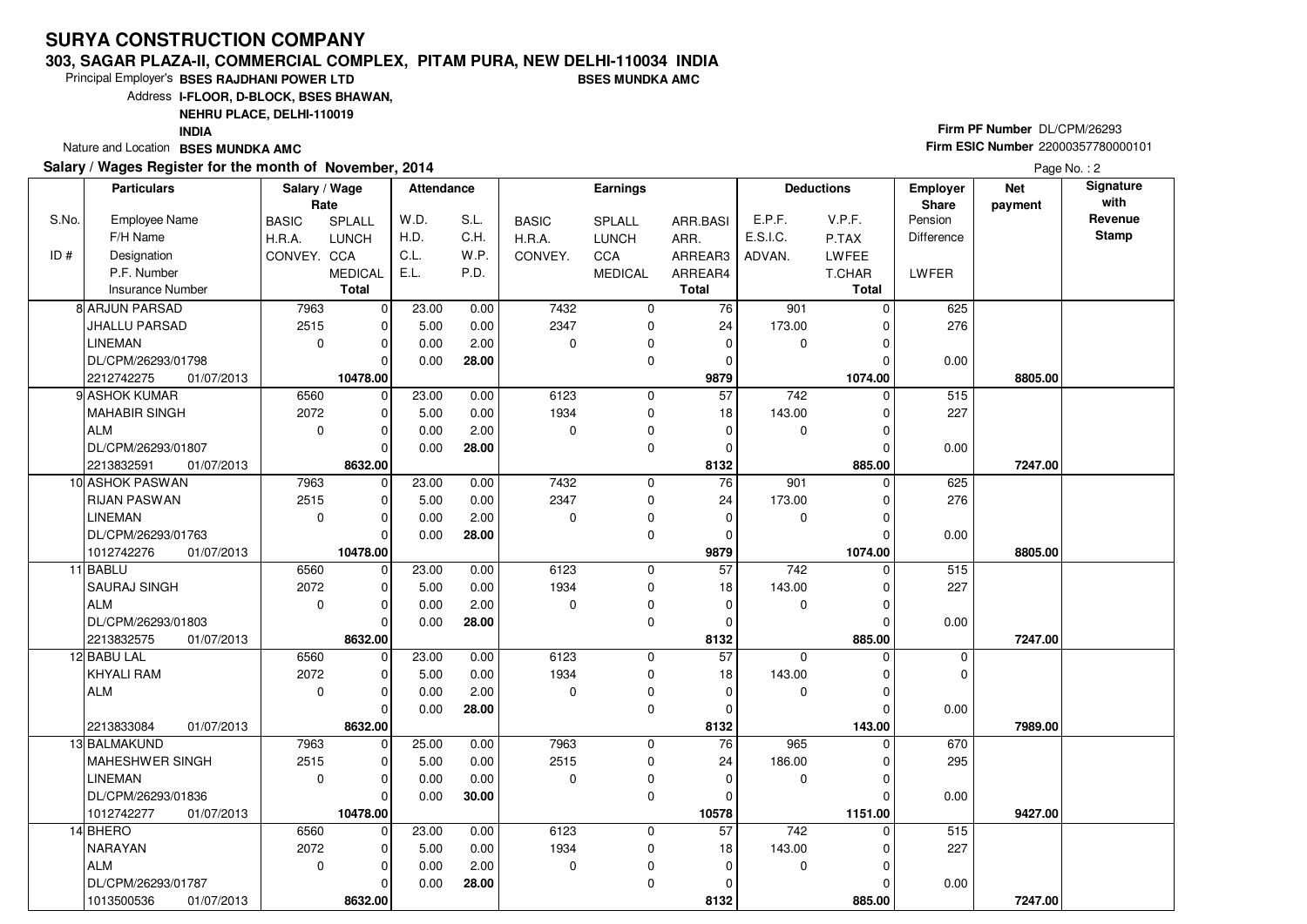#### **303, SAGAR PLAZA-II, COMMERCIAL COMPLEX, PITAM PURA, NEW DELHI-110034 INDIABSES MUNDKA AMC**

Principal Employer's**BSES RAJDHANI POWER LTD**

Address**I-FLOOR, D-BLOCK, BSES BHAWAN,**

### **NEHRU PLACE, DELHI-110019**

**INDIA**

Nature and Location **BSES MUNDKA AMC** 

#### **Salary / Wages Register for the month of November, 2014**

# **Firm PF Number** DL/CPM/26293 **Firm ESIC Number** <sup>22000357780000101</sup>

|       | <b>Particulars</b>                   | Salary / Wage<br>Rate |                         | <b>Attendance</b> |       |              | <b>Earnings</b> |                         |                  | <b>Deductions</b> | Employer<br>Share | <b>Net</b><br>payment | Signature<br>with |
|-------|--------------------------------------|-----------------------|-------------------------|-------------------|-------|--------------|-----------------|-------------------------|------------------|-------------------|-------------------|-----------------------|-------------------|
| S.No. | <b>Employee Name</b>                 | <b>BASIC</b>          | <b>SPLALL</b>           | W.D.              | S.L.  | <b>BASIC</b> | SPLALL          | ARR.BASI                | E.P.F.           | V.P.F.            | Pension           |                       | Revenue           |
|       | F/H Name                             | H.R.A.                | <b>LUNCH</b>            | H.D.              | C.H.  | H.R.A.       | <b>LUNCH</b>    | ARR.                    | E.S.I.C.         | P.TAX             | <b>Difference</b> |                       | <b>Stamp</b>      |
| ID#   | Designation                          | CONVEY. CCA           |                         | C.L.              | W.P.  | CONVEY.      | <b>CCA</b>      | ARREAR3                 | ADVAN.           | LWFEE             |                   |                       |                   |
|       | P.F. Number                          |                       | <b>MEDICAL</b>          | E.L.              | P.D.  |              | <b>MEDICAL</b>  | ARREAR4                 |                  | T.CHAR            | <b>LWFER</b>      |                       |                   |
|       | Insurance Number                     |                       | <b>Total</b>            |                   |       |              |                 | <b>Total</b>            |                  | <b>Total</b>      |                   |                       |                   |
|       | 15 BHUPENDER                         | 6560                  | $\mathbf 0$             | 23.00             | 0.00  | 6123         | $\mathbf 0$     | $\overline{57}$         | $\overline{742}$ | $\Omega$          | 515               |                       |                   |
|       | OM PARKASH                           | 2072                  | $\mathbf 0$             | 5.00              | 0.00  | 1934         | 0               | 18                      | 143.00           |                   | 227               |                       |                   |
|       | ALM                                  | $\mathbf 0$           | $\mathbf 0$             | 0.00              | 2.00  | $\Omega$     | $\mathbf 0$     | 0                       | $\mathbf 0$      | $\Omega$          |                   |                       |                   |
|       | DL/CPM/26293/01839                   |                       | $\Omega$                | 0.00              | 28.00 |              | $\mathbf 0$     | 0                       |                  |                   | 0.00              |                       |                   |
|       | 2213834568<br>01/07/2013             |                       | 8632.00                 |                   |       |              |                 | 8132                    |                  | 885.00            |                   | 7247.00               |                   |
|       | 16 BIJENDER                          | 6560                  | $\mathbf 0$             | 23.00             | 0.00  | 6123         | $\mathbf 0$     | $\overline{57}$         | 742              | $\Omega$          | 515               |                       |                   |
|       | <b>EIDAL SINGH</b>                   | 2072                  | $\mathbf 0$             | 5.00              | 0.00  | 1934         | 0               | 18                      | 143.00           | O                 | 227               |                       |                   |
|       | ALM                                  | $\mathbf 0$           | $\mathbf 0$             | 0.00              | 2.00  | $\mathbf 0$  | $\mathbf 0$     | $\mathbf 0$             | 0                | $\Omega$          |                   |                       |                   |
|       | DL/CPM/26293/01811                   |                       | $\Omega$                | 0.00              | 28.00 |              | 0               | 0                       |                  | O                 | 0.00              |                       |                   |
|       | 2213832734<br>01/07/2013             |                       | 8632.00                 |                   |       |              |                 | 8132                    |                  | 885.00            |                   | 7247.00               |                   |
|       | 17 BIRENDRA MANDAL                   | 6560                  | $\mathbf 0$             | 23.00             | 0.00  | 6123         | 0               | 57                      | 742              | 0                 | 515               |                       |                   |
|       | <b>DASHARATH MANDAL</b>              | 2072                  | $\mathbf 0$             | 5.00              | 0.00  | 1934         | 0               | 18                      | 143.00           | 0                 | 227               |                       |                   |
|       | ALM                                  | $\mathbf 0$           | $\mathbf 0$             | 0.00              | 2.00  | $\Omega$     | 0               | 0                       | 0                | 0                 |                   |                       |                   |
|       | DL/CPM/26293/01853                   |                       | $\Omega$                | 0.00              | 28.00 |              | $\mathbf 0$     | $\mathbf 0$             |                  |                   | 0.00              |                       |                   |
|       | 2213863216<br>20/09/2013             |                       | 8632.00                 |                   |       |              |                 | 8132                    |                  | 885.00            |                   | 7247.00               |                   |
|       | 18 BRIJESH GUPTA                     | 7963                  | $\overline{0}$          | 10.00             | 0.00  | 3185         | 0               | 0                       | 382              | $\Omega$          | 265               |                       |                   |
|       | <b>PHOOL CHAND GUPTA</b>             | 2515                  | $\mathbf 0$             | 2.00              | 0.00  | 1006         | 0               | 0                       | 74.00            |                   | 117               |                       |                   |
|       | <b>LINEMAN</b>                       | $\Omega$              | $\Omega$                | 0.00              | 0.00  | $\Omega$     | $\mathbf 0$     | $\Omega$                | $\mathbf 0$      |                   |                   |                       |                   |
|       | DL/CPM/26293/02043                   |                       | $\Omega$                | 0.00              | 12.00 |              | $\mathbf 0$     | $\mathbf 0$             |                  |                   | 0.00              |                       |                   |
|       | 2213977095<br>18/11/2014             |                       | 10478.00                |                   |       |              |                 | 4191                    |                  | 456.00            |                   | 3735.00               |                   |
|       | 19 CHANDRASHEKHAR KU.                | 6560                  | $\mathbf 0$             | 23.00             | 0.00  | 6123         | 0               | 57                      | $\overline{742}$ |                   | 515               |                       |                   |
|       | <b>AGAMLAL SEN</b>                   | 2072                  | $\Omega$                | 5.00              | 0.00  | 1934         | $\mathbf 0$     | 18                      | 143.00           |                   | 227               |                       |                   |
|       | ALM                                  | $\mathbf 0$           | $\mathbf 0$             | 0.00              | 2.00  | $\Omega$     | $\mathbf 0$     | $\mathbf 0$             | 0                | 0                 |                   |                       |                   |
|       | DL/CPM/26293/01817                   |                       | $\Omega$                | 0.00              | 28.00 |              | $\mathbf 0$     | $\Omega$                |                  |                   | 0.00              |                       |                   |
|       | 2213833080<br>01/07/2013             |                       | 8632.00                 |                   |       |              |                 | 8132                    |                  | 885.00            |                   | 7247.00               |                   |
|       | 20 CHHOTU KUMAR                      | 7963                  | $\mathbf 0$             | 23.00             | 0.00  | 7432         | $\Omega$        | 76                      | 901              | $\Omega$          | 625               |                       |                   |
|       | <b>GARBHI PRASAD SINGH</b>           | 2515<br>$\Omega$      | $\mathbf 0$<br>$\Omega$ | 5.00              | 0.00  | 2347         | 0               | 24<br>$\Omega$          | 173.00           |                   | 276               |                       |                   |
|       | <b>LINEMAN</b>                       |                       | $\Omega$                | 0.00              | 2.00  | $\Omega$     | 0               |                         | $\mathbf 0$      |                   |                   |                       |                   |
|       | DL/CPM/26293/01765                   |                       |                         | 0.00              | 28.00 |              | 0               | 0                       |                  | 1074.00           | 0.00              |                       |                   |
|       | 1012742281<br>01/07/2013             |                       | 10478.00                |                   |       |              |                 | 9879<br>$\overline{76}$ |                  |                   |                   | 8805.00               |                   |
|       | 21 DEEPAK KUMAR<br><b>RAM NIWASH</b> | 7963<br>2515          | $\mathbf 0$<br>$\Omega$ | 23.00<br>5.00     | 0.00  | 7432<br>2347 | $\mathbf 0$     |                         | 901<br>173.00    | 0                 | 625               |                       |                   |
|       | <b>LINEMAN</b>                       | $\mathbf 0$           | $\mathbf 0$             |                   | 0.00  | $\mathbf 0$  | 0               | 24<br>$\Omega$          |                  | $\Omega$          | 276               |                       |                   |
|       | DL/CPM/26293/01794                   |                       | $\Omega$                | 0.00<br>0.00      | 2.00  |              | 0<br>0          | $\Omega$                | 0                |                   |                   |                       |                   |
|       | 01/07/2013                           |                       | 10478.00                |                   | 28.00 |              |                 | 9879                    |                  | 1074.00           | 0.00              | 8805.00               |                   |
|       | 1113957143                           |                       |                         |                   |       |              |                 |                         |                  |                   |                   |                       |                   |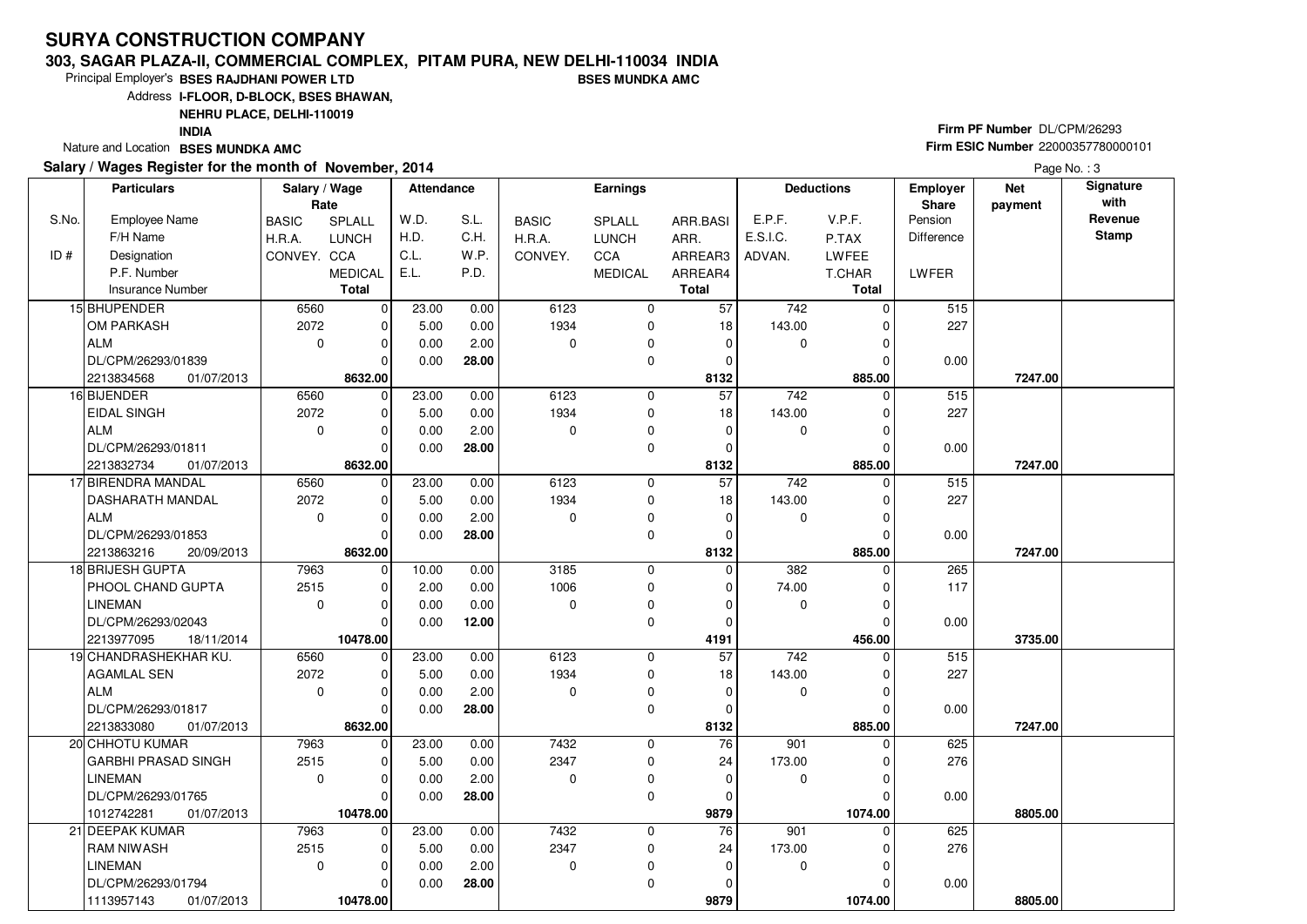#### **303, SAGAR PLAZA-II, COMMERCIAL COMPLEX, PITAM PURA, NEW DELHI-110034 INDIABSES MUNDKA AMC**

Principal Employer's**BSES RAJDHANI POWER LTD**

Address**I-FLOOR, D-BLOCK, BSES BHAWAN,**

**NEHRU PLACE, DELHI-110019**

**INDIA**

Nature and Location **BSES MUNDKA AMC** 

#### **Salary / Wages Register for the month of November, 2014**

# **Firm PF Number** DL/CPM/26293 **Firm ESIC Number** <sup>22000357780000101</sup>

|       | <b>Particulars</b>       | Salary / Wage<br>Rate |                | Attendance |       |              | Earnings       |              |                  | <b>Deductions</b> | <b>Employer</b><br>Share | <b>Net</b><br>payment | Signature<br>with |
|-------|--------------------------|-----------------------|----------------|------------|-------|--------------|----------------|--------------|------------------|-------------------|--------------------------|-----------------------|-------------------|
| S.No. | <b>Employee Name</b>     | <b>BASIC</b>          | SPLALL         | W.D.       | S.L.  | <b>BASIC</b> | SPLALL         | ARR.BASI     | E.P.F.           | V.P.F.            | Pension                  |                       | Revenue           |
|       | F/H Name                 | H.R.A.                | <b>LUNCH</b>   | H.D.       | C.H.  | H.R.A.       | <b>LUNCH</b>   | ARR.         | E.S.I.C.         | P.TAX             | Difference               |                       | <b>Stamp</b>      |
| ID#   | Designation              | CONVEY. CCA           |                | C.L.       | W.P.  | CONVEY.      | CCA            | ARREAR3      | ADVAN.           | <b>LWFEE</b>      |                          |                       |                   |
|       | P.F. Number              |                       | <b>MEDICAL</b> | E.L.       | P.D.  |              | <b>MEDICAL</b> | ARREAR4      |                  | T.CHAR            | LWFER                    |                       |                   |
|       | Insurance Number         |                       | <b>Total</b>   |            |       |              |                | <b>Total</b> |                  | <b>Total</b>      |                          |                       |                   |
|       | 22 DINKAR KUMAR SEN      | 7963                  | $\mathbf 0$    | 23.00      | 0.00  | 7432         | 0              | 76           | $\overline{901}$ | $\Omega$          | 625                      |                       |                   |
|       | <b>AGAMLAL SEN</b>       | 2515                  | $\mathbf 0$    | 5.00       | 0.00  | 2347         | 0              | 24           | 173.00           | 0                 | 276                      |                       |                   |
|       | <b>LINEMAN</b>           | $\mathbf 0$           | $\mathbf 0$    | 0.00       | 2.00  | $\mathbf 0$  | 0              | $\mathbf 0$  | 0                | 0                 |                          |                       |                   |
|       | DL/CPM/26293/01760       |                       | $\Omega$       | 0.00       | 28.00 |              | 0              | $\Omega$     |                  | U                 | 0.00                     |                       |                   |
|       | 01/07/2013<br>1010079092 |                       | 10478.00       |            |       |              |                | 9879         |                  | 1074.00           |                          | 8805.00               |                   |
|       | 23 GAUTAM KUMAR          | 7963                  | $\mathbf 0$    | 23.00      | 0.00  | 7432         | 0              | 76           | 901              | $\Omega$          | 625                      |                       |                   |
|       | SRIDHAR SINGH            | 2515                  | $\mathbf 0$    | 5.00       | 0.00  | 2347         | 0              | 24           | 173.00           | $\Omega$          | 276                      |                       |                   |
|       | <b>LINEMAN</b>           | $\mathbf 0$           | $\mathbf 0$    | 0.00       | 2.00  | $\mathbf 0$  | 0              | $\mathbf 0$  | 0                | $\Omega$          |                          |                       |                   |
|       | DL/CPM/26293/01813       |                       | $\Omega$       | 0.00       | 28.00 |              | 0              | $\Omega$     |                  | U                 | 0.00                     |                       |                   |
|       | 2213832745<br>01/07/2013 |                       | 10478.00       |            |       |              |                | 9879         |                  | 1074.00           |                          | 8805.00               |                   |
|       | 24 GOVIND                | 7963                  | $\mathbf 0$    | 23.00      | 0.00  | 7432         | 0              | 76           | 901              | $\Omega$          | 625                      |                       |                   |
|       | <b>DILIP SINGH</b>       | 2515                  | 0              | 5.00       | 0.00  | 2347         | 0              | 24           | 173.00           | 0                 | 276                      |                       |                   |
|       | <b>LINEMAN</b>           | $\mathbf 0$           | $\mathbf 0$    | 0.00       | 2.00  | $\mathbf 0$  | 0              | $\mathbf{0}$ | 0                | $\Omega$          |                          |                       |                   |
|       | DL/CPM/26293/01808       |                       | $\Omega$       | 0.00       | 28.00 |              | 0              | $\Omega$     |                  | U                 | 0.00                     |                       |                   |
|       | 01/07/2013<br>2213832598 |                       | 10478.00       |            |       |              |                | 9879         |                  | 1074.00           |                          | 8805.00               |                   |
|       | 25 GUDDU SINGH           | 7963                  | $\overline{0}$ | 23.00      | 0.00  | 7432         | 0              | 76           | 901              | $\Omega$          | 625                      |                       |                   |
|       | <b>SAURAJ SINGH</b>      | 2515                  | $\mathbf 0$    | 5.00       | 0.00  | 2347         | 0              | 24           | 173.00           | 0                 | 276                      |                       |                   |
|       | <b>LINEMAN</b>           | $\mathbf 0$           | $\mathbf 0$    | 0.00       | 2.00  | $\mathbf 0$  | 0              | $\mathbf{0}$ | 0                | 0                 |                          |                       |                   |
|       | DL/CPM/26293/01832       |                       | $\Omega$       | 0.00       | 28.00 |              | 0              | $\Omega$     |                  | 0                 | 0.00                     |                       |                   |
|       | 1012742408<br>01/07/2013 |                       | 10478.00       |            |       |              |                | 9879         |                  | 1074.00           |                          | 8805.00               |                   |
|       | 26 HIRA                  | 7963                  | $\overline{0}$ | 25.00      | 0.00  | 7963         | 0              | 76           | 965              | $\Omega$          | 670                      |                       |                   |
|       | CHHABU SINGH             | 2515                  | $\mathbf 0$    | 5.00       | 0.00  | 2515         | 0              | 24           | 186.00           | 0                 | 295                      |                       |                   |
|       | <b>LINEMAN</b>           | $\mathbf 0$           | $\mathbf 0$    | 0.00       | 0.00  | 0            | 0              | $\mathbf 0$  | 0                | 0                 |                          |                       |                   |
|       | DL/CPM/26293/01784       |                       | $\Omega$       | 0.00       | 30.00 |              | 0              | $\Omega$     |                  | O                 | 0.00                     |                       |                   |
|       | 1013034860<br>01/07/2013 |                       | 10478.00       |            |       |              |                | 10578        |                  | 1151.00           |                          | 9427.00               |                   |
|       | 27 JASWANT               | 6560                  | $\overline{0}$ | 23.00      | 0.00  | 6123         | 0              | 57           | 742              | $\Omega$          | 515                      |                       |                   |
|       | BALWANT                  | 2072                  | $\Omega$       | 5.00       | 0.00  | 1934         | 0              | 18           | 143.00           | $\Omega$          | 227                      |                       |                   |
|       | ALM                      | $\mathbf 0$           | $\mathbf 0$    | 0.00       | 2.00  | $\mathbf 0$  | 0              | $\Omega$     | 0                | $\Omega$          |                          |                       |                   |
|       | DL/CPM/26293/01824       |                       | $\Omega$       | 0.00       | 28.00 |              | 0              | $\Omega$     |                  | $\Omega$          | 0.00                     |                       |                   |
|       | 2213833549<br>01/07/2013 |                       | 8632.00        |            |       |              |                | 8132         |                  | 885.00            |                          | 7247.00               |                   |
|       | 28 JITENDRA PRASAD GUPTA | 6560                  | 0              | 23.00      | 0.00  | 6123         | 0              | 57           | 742              | 0                 | 515                      |                       |                   |
|       | PUNIT LAL PRASAD         | 2072                  | $\Omega$       | 5.00       | 0.00  | 1934         | 0              | 18           | 143.00           | $\Omega$          | 227                      |                       |                   |
|       | <b>ALM</b>               | $\mathbf 0$           | $\mathbf 0$    | 0.00       | 2.00  | $\mathbf 0$  | 0              | 0            | 0                | $\Omega$          |                          |                       |                   |
|       | DL/CPM/26293/01846       |                       | $\Omega$       | 0.00       | 28.00 |              | 0              | $\Omega$     |                  | 0                 | 0.00                     |                       |                   |
|       | 2213857489<br>02/09/2013 |                       | 8632.00        |            |       |              |                | 8132         |                  | 885.00            |                          | 7247.00               |                   |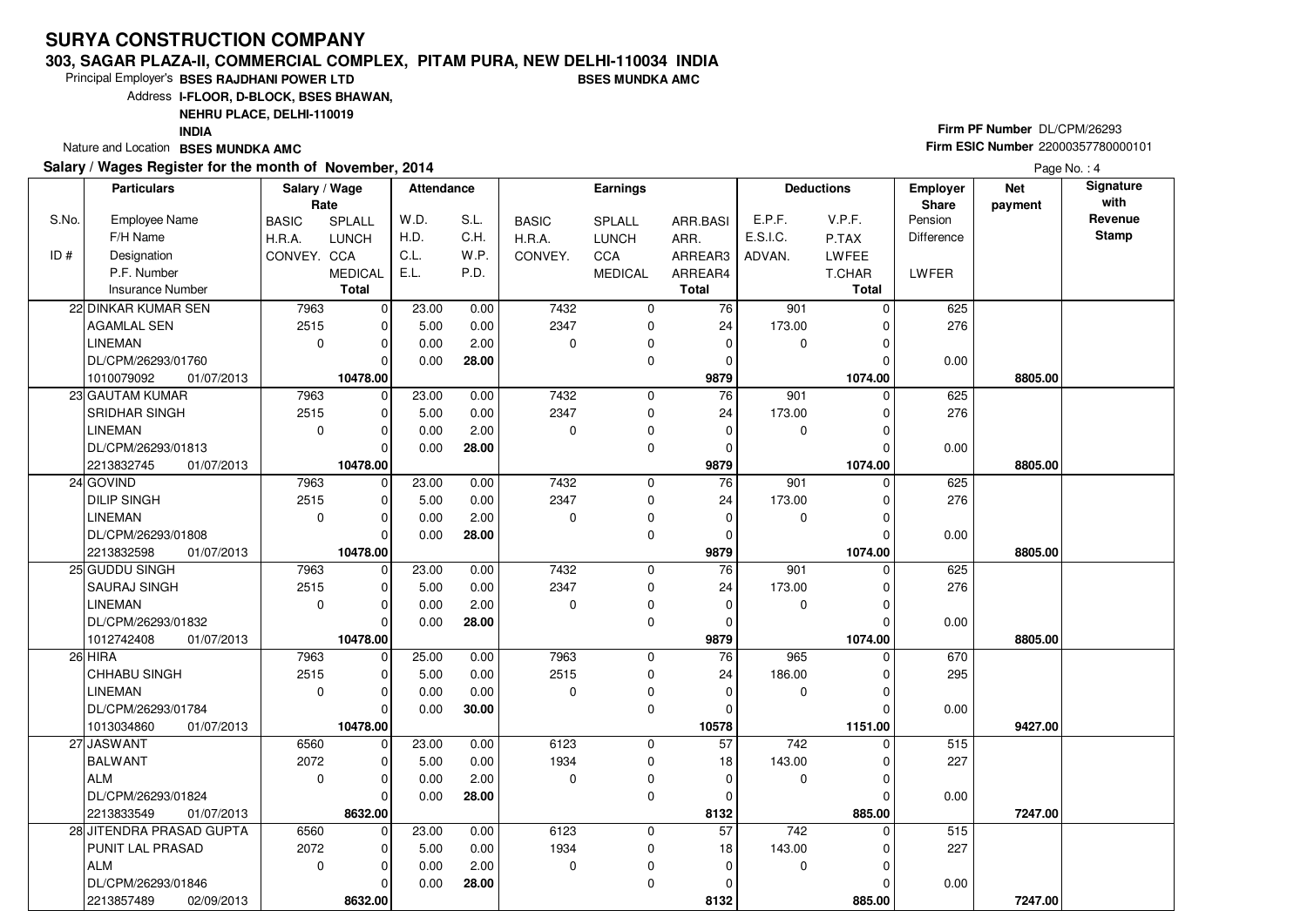#### **303, SAGAR PLAZA-II, COMMERCIAL COMPLEX, PITAM PURA, NEW DELHI-110034 INDIABSES MUNDKA AMC**

Principal Employer's**BSES RAJDHANI POWER LTD**

Address**I-FLOOR, D-BLOCK, BSES BHAWAN,**

**NEHRU PLACE, DELHI-110019**

**INDIA**

Nature and Location **BSES MUNDKA AMC** 

#### **Salary / Wages Register for the month of November, 2014**

# **Firm PF Number** DL/CPM/26293 **Firm ESIC Number** <sup>22000357780000101</sup>

Page No.: 5

|       | <b>Particulars</b>                          | Salary / Wage<br>Rate |                         | <b>Attendance</b> |       |              | <b>Earnings</b> |                 |                  | <b>Deductions</b>   | <b>Employer</b><br>Share | <b>Net</b><br>payment | Signature<br>with |
|-------|---------------------------------------------|-----------------------|-------------------------|-------------------|-------|--------------|-----------------|-----------------|------------------|---------------------|--------------------------|-----------------------|-------------------|
| S.No. | <b>Employee Name</b>                        | <b>BASIC</b>          | SPLALL                  | W.D.              | S.L.  | <b>BASIC</b> | SPLALL          | ARR.BASI        | E.P.F.           | V.P.F.              | Pension                  |                       | Revenue           |
|       | F/H Name                                    | H.R.A.                | <b>LUNCH</b>            | H.D.              | C.H.  | H.R.A.       | <b>LUNCH</b>    | ARR.            | E.S.I.C.         | P.TAX               | Difference               |                       | <b>Stamp</b>      |
| ID#   | Designation                                 | CONVEY. CCA           |                         | C.L.              | W.P.  | CONVEY.      | CCA             | ARREAR3         | ADVAN.           | <b>LWFEE</b>        |                          |                       |                   |
|       | P.F. Number                                 |                       | <b>MEDICAL</b>          | E.L.              | P.D.  |              | <b>MEDICAL</b>  | ARREAR4         |                  | T.CHAR              | LWFER                    |                       |                   |
|       | <b>Insurance Number</b>                     |                       | <b>Total</b>            |                   |       |              |                 | <b>Total</b>    |                  | <b>Total</b>        |                          |                       |                   |
|       | 29 KAILASH SHARMA                           | 6560                  | $\mathbf 0$             | 23.00             | 0.00  | 6123         | $\mathbf 0$     | 57              | 742              | $\Omega$            | 515                      |                       |                   |
|       | <b>KISHAN SHARMA</b>                        | 2072                  | $\mathbf 0$             | 5.00              | 0.00  | 1934         | 0               | 18              | 143.00           |                     | 227                      |                       |                   |
|       | ALM                                         | $\mathbf{0}$          | $\mathbf 0$             | 0.00              | 2.00  | 0            | 0               | $\mathbf 0$     | $\mathbf 0$      | $\Omega$            |                          |                       |                   |
|       | DL/CPM/26293/01833                          |                       | $\Omega$                | 0.00              | 28.00 |              | 0               | 0               |                  |                     | 0.00                     |                       |                   |
|       | 01/07/2013<br>1013466763                    |                       | 8632.00                 |                   |       |              |                 | 8132            |                  | 885.00              |                          | 7247.00               |                   |
|       | 30 KAILASH SINGH                            | 7963                  | $\Omega$                | 23.00             | 0.00  | 7432         | $\mathbf 0$     | $\overline{76}$ | $\overline{901}$ | $\Omega$            | 625                      |                       |                   |
|       | SIKENDER SINGH                              | 2515                  | $\mathbf 0$             | 5.00              | 0.00  | 2347         | 0               | 24              | 173.00           |                     | 276                      |                       |                   |
|       | <b>LINEMAN</b>                              | $\mathbf 0$           | $\mathbf 0$             | 0.00              | 2.00  | 0            | 0               | $\mathbf 0$     | 0                | 0                   |                          |                       |                   |
|       | DL/CPM/26293/01779                          |                       | $\Omega$                | 0.00              | 28.00 |              | $\mathbf 0$     | $\Omega$        |                  | $\Omega$            | 0.00                     |                       |                   |
|       | 01/07/2013<br>1012925370                    |                       | 10478.00                |                   |       |              |                 | 9879            |                  | 1074.00             |                          | 8805.00               |                   |
|       | 31 KANHAIYA KUMAR                           | 6560                  | $\mathbf 0$             | 23.00             | 0.00  | 6123         | $\mathbf 0$     | $\overline{57}$ | 742              | $\Omega$            | 515                      |                       |                   |
|       | <b>LAL CHAND</b>                            | 2072                  | $\mathbf 0$             | 5.00              | 0.00  | 1934         | 0               | 18              | 143.00           | 0                   | 227                      |                       |                   |
|       | ALM                                         | $\mathbf 0$           | $\mathbf 0$             | 0.00              | 2.00  | 0            | 0               | $\mathbf 0$     | 0                | $\Omega$            |                          |                       |                   |
|       | DL/CPM/26293/01767                          |                       | $\Omega$                | 0.00              | 28.00 |              | $\mathbf 0$     | $\Omega$        |                  |                     | 0.00                     |                       |                   |
|       | 1012742402<br>01/07/2013                    |                       | 8632.00                 |                   |       |              |                 | 8132            |                  | 885.00              |                          | 7247.00               |                   |
|       | 32 KANHAIYA KUMAR                           | 7963                  | $\mathbf 0$             | 23.00             | 0.00  | 7432         | 0               | $\overline{76}$ | 901              | $\Omega$            | 625                      |                       |                   |
|       | <b>KISHAN SINGH</b>                         | 2515                  | 0                       | 5.00              | 0.00  | 2347         | 0               | 24              | 173.00           | $\Omega$            | 276                      |                       |                   |
|       | <b>LINEMAN</b>                              | $\mathbf 0$           | $\mathbf 0$             | 0.00              | 2.00  | $\Omega$     | $\mathbf 0$     | 0               | 0                | $\Omega$            |                          |                       |                   |
|       | DL/CPM/26293/01791                          |                       | $\Omega$                | 0.00              | 28.00 |              | $\mathbf 0$     | 0               |                  |                     | 0.00                     |                       |                   |
|       | 1112779267<br>01/07/2013                    |                       | 10478.00                |                   |       |              |                 | 9879            |                  | 1074.00             |                          | 8805.00               |                   |
|       | 33 KAPIL                                    | 7963                  | $\mathbf 0$             | 23.00             | 0.00  | 7432         | 0               | 76              | 901              | $\Omega$            | 625                      |                       |                   |
|       | <b>CHHOTU PRASAD SINGH</b>                  | 2515                  | $\mathbf 0$             | 5.00              | 0.00  | 2347         | 0               | 24              | 173.00           | $\Omega$            | 276                      |                       |                   |
|       | <b>LINEMAN</b>                              | $\mathbf 0$           | $\mathbf 0$<br>$\Omega$ | 0.00              | 2.00  | $\Omega$     | 0               | 0               | 0                | $\Omega$            |                          |                       |                   |
|       | DL/CPM/26293/01768                          |                       |                         | 0.00              | 28.00 |              | $\mathbf 0$     | $\mathbf 0$     |                  | <sup>0</sup>        | 0.00                     |                       |                   |
|       | 01/07/2013<br>1012742400<br>34 KIRPAL SINGH | 7963                  | 10478.00<br>$\mathbf 0$ | 23.00             | 0.00  | 7432         | 0               | 9879<br>76      | 901              | 1074.00<br>$\Omega$ | 625                      | 8805.00               |                   |
|       | MAHENDRA SINGH                              | 2515                  | $\mathbf 0$             | 5.00              | 0.00  | 2347         | 0               | 24              | 173.00           | O                   | 276                      |                       |                   |
|       | LINEMAN                                     | $\mathbf 0$           | $\Omega$                | 0.00              | 2.00  | $\Omega$     | 0               | $\mathbf 0$     | 0                | $\Omega$            |                          |                       |                   |
|       | DL/CPM/26293/01835                          |                       | $\Omega$                | 0.00              | 28.00 |              | 0               | $\mathbf 0$     |                  | $\Omega$            | 0.00                     |                       |                   |
|       | 1013528814<br>01/07/2013                    |                       | 10478.00                |                   |       |              |                 | 9879            |                  | 1074.00             |                          | 8805.00               |                   |
|       | 35 LAXMAN SINGH                             | 6560                  | $\mathbf 0$             | 23.00             | 0.00  | 6123         | 0               | $\overline{57}$ | 742              | $\Omega$            | 515                      |                       |                   |
|       | DIPTI SINGH                                 | 2072                  | $\mathbf 0$             | 5.00              | 0.00  | 1934         | 0               | 18              | 143.00           | 0                   | 227                      |                       |                   |
|       | ALM                                         | $\mathbf 0$           | $\Omega$                | 0.00              | 2.00  | $\Omega$     | 0               | 0               | 0                |                     |                          |                       |                   |
|       | DL/CPM/26293/01789                          |                       | $\Omega$                | 0.00              | 28.00 |              | $\mathbf 0$     | 0               |                  |                     | 0.00                     |                       |                   |
|       | 1013644118<br>01/07/2013                    |                       | 8632.00                 |                   |       |              |                 | 8132            |                  | 885.00              |                          | 7247.00               |                   |
|       |                                             |                       |                         |                   |       |              |                 |                 |                  |                     |                          |                       |                   |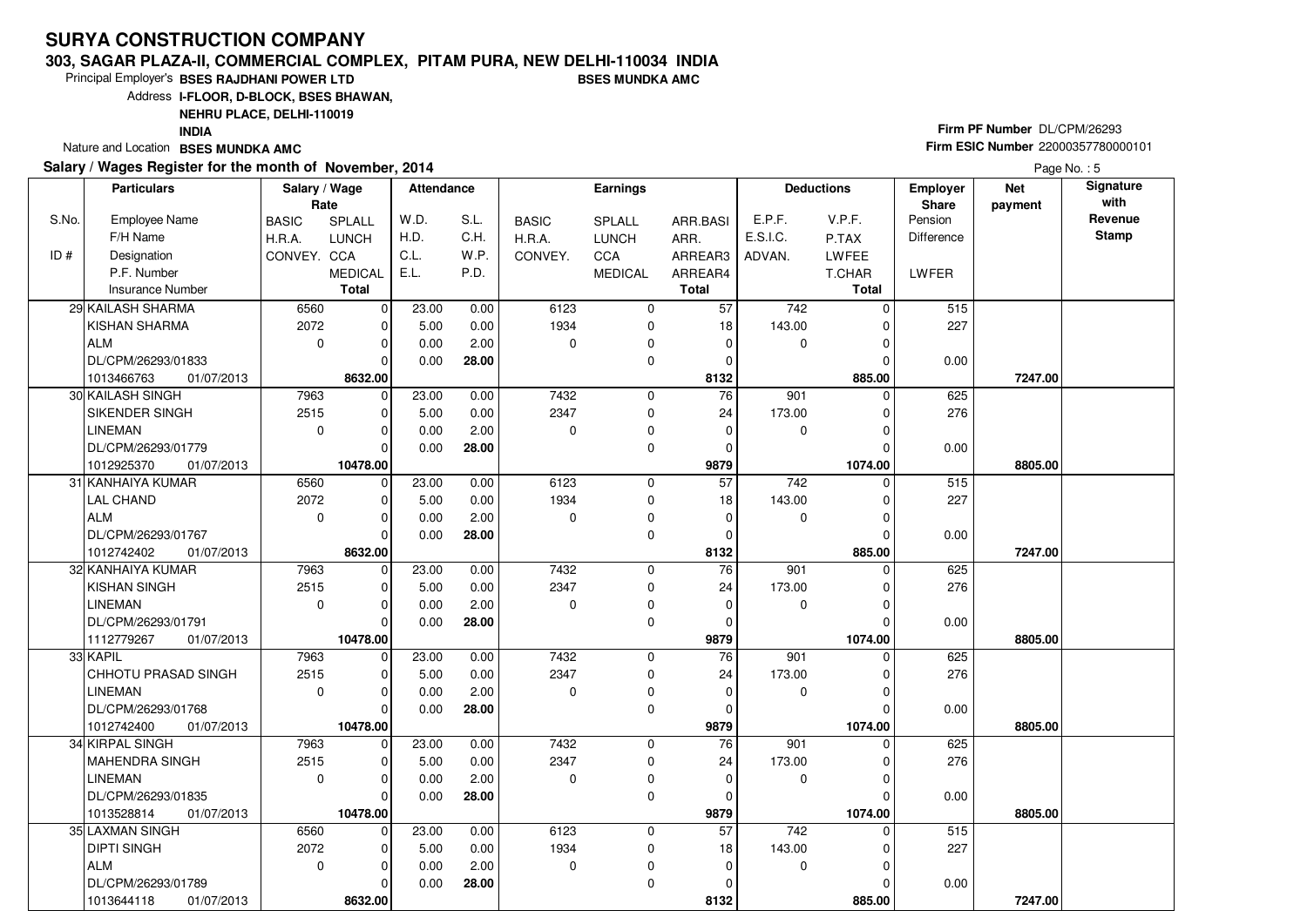#### **303, SAGAR PLAZA-II, COMMERCIAL COMPLEX, PITAM PURA, NEW DELHI-110034 INDIABSES MUNDKA AMC**

Principal Employer's**BSES RAJDHANI POWER LTD**

Address**I-FLOOR, D-BLOCK, BSES BHAWAN,**

**NEHRU PLACE, DELHI-110019**

**INDIA**

Nature and Location **BSES MUNDKA AMC** 

#### **Salary / Wages Register for the month of November, 2014**

# **Firm PF Number** DL/CPM/26293 **Firm ESIC Number** <sup>22000357780000101</sup>

|       | <b>Particulars</b>       | Salary / Wage<br>Rate |                | Attendance |       |              | <b>Earnings</b> |                 |                  | <b>Deductions</b> | Employer<br>Share | <b>Net</b><br>payment | Signature<br>with |
|-------|--------------------------|-----------------------|----------------|------------|-------|--------------|-----------------|-----------------|------------------|-------------------|-------------------|-----------------------|-------------------|
| S.No. | <b>Employee Name</b>     | <b>BASIC</b>          | SPLALL         | W.D.       | S.L.  | <b>BASIC</b> | SPLALL          | ARR.BASI        | E.P.F.           | V.P.F.            | Pension           |                       | Revenue           |
|       | F/H Name                 | H.R.A.                | <b>LUNCH</b>   | H.D.       | C.H.  | H.R.A.       | <b>LUNCH</b>    | ARR.            | E.S.I.C.         | P.TAX             | <b>Difference</b> |                       | <b>Stamp</b>      |
| ID#   | Designation              | CONVEY. CCA           |                | C.L.       | W.P.  | CONVEY.      | CCA             | ARREAR3         | ADVAN.           | LWFEE             |                   |                       |                   |
|       | P.F. Number              |                       | <b>MEDICAL</b> | E.L.       | P.D.  |              | <b>MEDICAL</b>  | ARREAR4         |                  | T.CHAR            | LWFER             |                       |                   |
|       | <b>Insurance Number</b>  |                       | <b>Total</b>   |            |       |              |                 | <b>Total</b>    |                  | Total             |                   |                       |                   |
|       | 36 MAHESH CHAND          | 7963                  | $\mathbf 0$    | 23.00      | 0.00  | 7432         | $\mathbf 0$     | 76              | 901              | $\Omega$          | 625               |                       |                   |
|       | LT GYAN CHAND            | 2515                  | $\mathbf 0$    | 5.00       | 0.00  | 2347         | 0               | 24              | 173.00           | O                 | 276               |                       |                   |
|       | <b>LINEMAN</b>           | $\mathbf 0$           | $\mathbf 0$    | 0.00       | 2.00  | 0            | $\mathbf 0$     | $\mathbf 0$     | 0                |                   |                   |                       |                   |
|       | DL/CPM/26293/01769       |                       | $\Omega$       | 0.00       | 28.00 |              | 0               | 0               |                  |                   | 0.00              |                       |                   |
|       | 1012742402<br>01/07/2013 |                       | 10478.00       |            |       |              |                 | 9879            |                  | 1074.00           |                   | 8805.00               |                   |
|       | 37 MANOJ                 | 7963                  | $\mathbf 0$    | 25.00      | 0.00  | 7963         | 0               | $\Omega$        | 956              | 0                 | 663               |                       |                   |
|       | RAM CHANDER              | 2515                  | $\mathbf 0$    | 5.00       | 0.00  | 2515         | $\mathbf 0$     | $\Omega$        | 184.00           | 0                 | 293               |                       |                   |
|       | <b>ALM</b>               | $\mathbf 0$           | $\mathbf 0$    | 0.00       | 0.00  | 0            | 0               | 0               | 0                | O                 |                   |                       |                   |
|       | DL/CPM/26293/01854       |                       | $\Omega$       | 0.00       | 30.00 |              | $\mathbf 0$     | $\Omega$        |                  | $\Omega$          | 0.00              |                       |                   |
|       | 2213863777<br>20/09/2013 |                       | 10478.00       |            |       |              |                 | 10478           |                  | 1140.00           |                   | 9338.00               |                   |
|       | 38 MANOJ SINGH           | 6560                  | $\mathbf 0$    | 25.00      | 0.00  | 6560         | 0               | $\overline{57}$ | 794              | $\Omega$          | 551               |                       |                   |
|       | KALESHWAR SINGH          | 2072                  | 0              | 5.00       | 0.00  | 2072         | 0               | 18              | 153.00           | 0                 | 243               |                       |                   |
|       | <b>ALM</b>               | $\mathbf 0$           | $\mathbf 0$    | 0.00       | 0.00  | $\Omega$     | 0               | $\Omega$        | 0                | $\Omega$          |                   |                       |                   |
|       | DL/CPM/26293/01848       |                       | $\mathbf 0$    | 0.00       | 30.00 |              | 0               | 0               |                  | 0                 | 0.00              |                       |                   |
|       | 2213857521<br>02/09/2013 |                       | 8632.00        |            |       |              |                 | 8707            |                  | 947.00            |                   | 7760.00               |                   |
|       | <b>39 MANTU MANJHI</b>   | 7963                  | $\mathbf 0$    | 25.00      | 0.00  | 7963         | 0               | 76              | 965              | 0                 | 670               |                       |                   |
|       | PANCHO MANJHI            | 2515                  | $\mathbf 0$    | 5.00       | 0.00  | 2515         | $\mathbf 0$     | 24              | 186.00           |                   | 295               |                       |                   |
|       | <b>LINEMAN</b>           | $\mathbf 0$           | $\Omega$       | 0.00       | 0.00  | 0            | 0               | $\mathbf 0$     | 0                | O                 |                   |                       |                   |
|       | DL/CPM/26293/02036       |                       | $\Omega$       | 0.00       | 30.00 |              | $\mathbf 0$     | $\Omega$        |                  |                   | 0.00              |                       |                   |
|       | 2213960866<br>17/09/2014 |                       | 10478.00       |            |       |              |                 | 10578           |                  | 1151.00           |                   | 9427.00               |                   |
|       | 40 MD SALAHDDIN ANSARI   | 6560                  | $\mathbf 0$    | 23.00      | 0.00  | 6123         | 0               | 57              | $\overline{742}$ |                   | 515               |                       |                   |
|       | <b>MD ISRAIL</b>         | 2072                  | 0              | 5.00       | 0.00  | 1934         | 0               | 18              | 143.00           | O                 | 227               |                       |                   |
|       | <b>ALM</b>               | $\mathbf 0$           | $\mathbf 0$    | 0.00       | 2.00  | $\Omega$     | 0               | $\mathbf 0$     | 0                | $\Omega$          |                   |                       |                   |
|       | DL/CPM/26293/01770       |                       | $\mathbf 0$    | 0.00       | 28.00 |              | 0               | 0               |                  | O                 | 0.00              |                       |                   |
|       | 1012742404<br>01/07/2013 |                       | 8632.00        |            |       |              |                 | 8132            |                  | 885.00            |                   | 7247.00               |                   |
|       | 41 MOOL CHAND            | 6560                  | $\mathbf 0$    | 23.00      | 0.00  | 6123         | 0               | 57              | 742              | $\Omega$          | 515               |                       |                   |
|       | <b>BHURA LAL</b>         | 2072                  | $\mathbf 0$    | 5.00       | 0.00  | 1934         | 0               | 18              | 143.00           | $\Omega$          | 227               |                       |                   |
|       | <b>ALM</b>               | $\mathbf 0$           | $\Omega$       | 0.00       | 2.00  | $\Omega$     | 0               | 0               | 0                |                   |                   |                       |                   |
|       | DL/CPM/26293/01778       |                       | $\Omega$       | 0.00       | 28.00 |              | 0               | $\Omega$        |                  | O                 | 0.00              |                       |                   |
|       | 1012742438<br>01/07/2013 |                       | 8632.00        |            |       |              |                 | 8132            |                  | 885.00            |                   | 7247.00               |                   |
|       | 42 MUKESH SINGH          | 7963                  | $\mathbf 0$    | 25.00      | 0.00  | 7963         | $\mathbf 0$     | $\overline{76}$ | 965              | $\Omega$          | 670               |                       |                   |
|       | <b>ARJUN SINGH</b>       | 2515                  | 0              | 5.00       | 0.00  | 2515         | $\pmb{0}$       | 24              | 186.00           |                   | 295               |                       |                   |
|       | <b>LINEMAN</b>           | $\mathbf 0$           | $\Omega$       | 0.00       | 0.00  | 0            | 0               | $\mathbf 0$     | 0                | 0                 |                   |                       |                   |
|       | DL/CPM/26293/01801       |                       | $\mathbf 0$    | 0.00       | 30.00 |              | 0               | 0               |                  |                   | 0.00              |                       |                   |
|       | 2213034863<br>01/07/2013 |                       | 10478.00       |            |       |              |                 | 10578           |                  | 1151.00           |                   | 9427.00               |                   |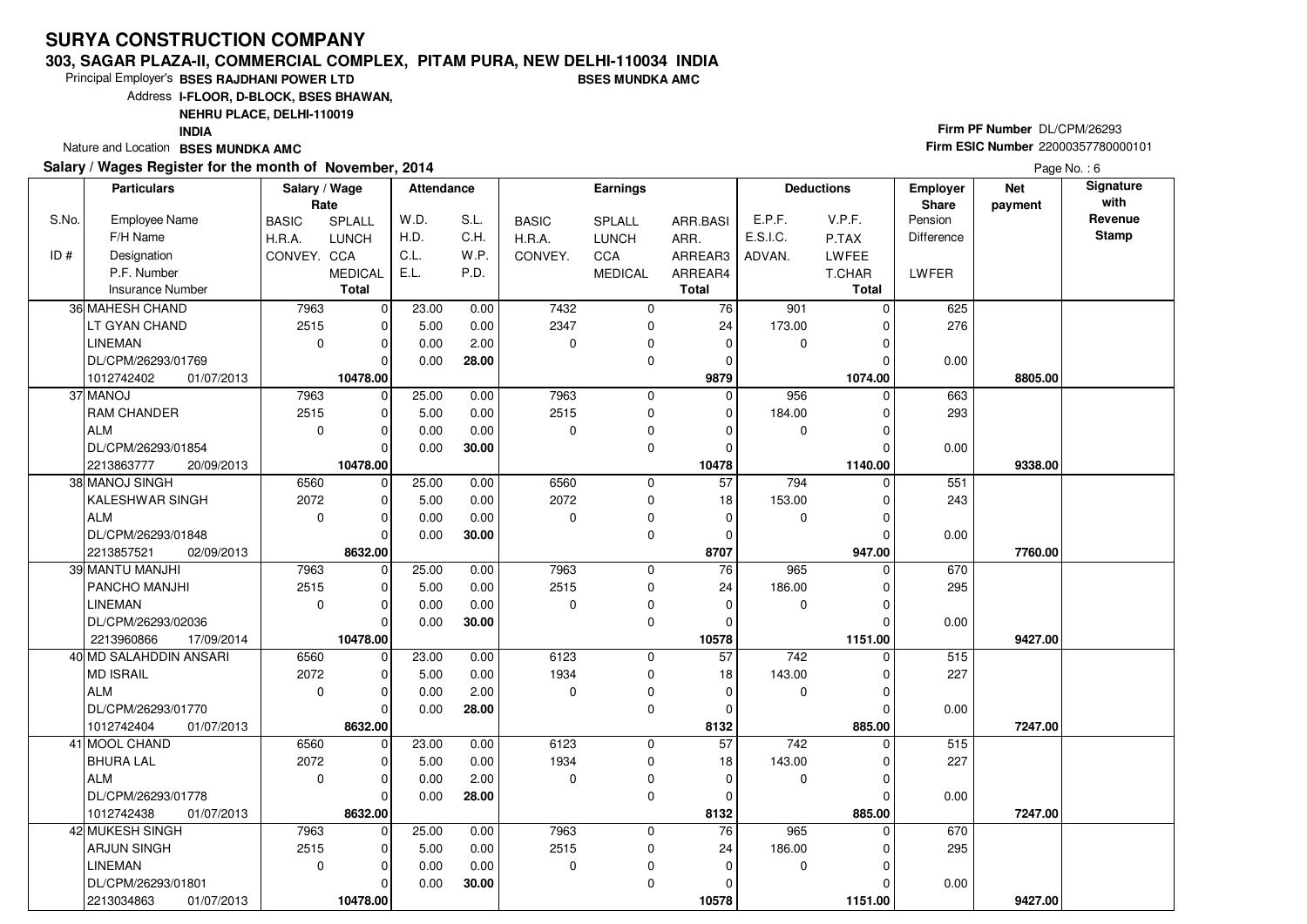#### **303, SAGAR PLAZA-II, COMMERCIAL COMPLEX, PITAM PURA, NEW DELHI-110034 INDIABSES MUNDKA AMC**

Principal Employer's**BSES RAJDHANI POWER LTD**

Address**I-FLOOR, D-BLOCK, BSES BHAWAN,**

### **NEHRU PLACE, DELHI-110019**

**INDIA**

Nature and Location **BSES MUNDKA AMC** 

#### **Salary / Wages Register for the month of November, 2014**

# **Firm PF Number** DL/CPM/26293 **Firm ESIC Number** <sup>22000357780000101</sup>

|       | <b>Particulars</b>       | Salary / Wage<br>Rate |                | Attendance |       |              | <b>Earnings</b> |                 |                  | <b>Deductions</b> | Employer<br>Share | <b>Net</b><br>payment | Signature<br>with |
|-------|--------------------------|-----------------------|----------------|------------|-------|--------------|-----------------|-----------------|------------------|-------------------|-------------------|-----------------------|-------------------|
| S.No. | <b>Employee Name</b>     | <b>BASIC</b>          | SPLALL         | W.D.       | S.L.  | <b>BASIC</b> | SPLALL          | ARR.BASI        | E.P.F.           | V.P.F.            | Pension           |                       | Revenue           |
|       | F/H Name                 | H.R.A.                | <b>LUNCH</b>   | H.D.       | C.H.  | H.R.A.       | <b>LUNCH</b>    | ARR.            | E.S.I.C.         | P.TAX             | <b>Difference</b> |                       | <b>Stamp</b>      |
| ID#   | Designation              | CONVEY. CCA           |                | C.L.       | W.P.  | CONVEY.      | CCA             | ARREAR3         | ADVAN.           | LWFEE             |                   |                       |                   |
|       | P.F. Number              |                       | <b>MEDICAL</b> | E.L.       | P.D.  |              | <b>MEDICAL</b>  | ARREAR4         |                  | T.CHAR            | LWFER             |                       |                   |
|       | Insurance Number         |                       | <b>Total</b>   |            |       |              |                 | <b>Total</b>    |                  | Total             |                   |                       |                   |
|       | 43 MUNENDRA              | 6560                  | $\mathbf 0$    | 25.00      | 0.00  | 6560         | $\mathbf 0$     | $\mathbf 0$     | 787              | $\Omega$          | 546               |                       |                   |
|       | <b>MAHESH</b>            | 2072                  | 0              | 5.00       | 0.00  | 2072         | 0               | $\mathbf 0$     | 152.00           | O                 | 241               |                       |                   |
|       | <b>ALM</b>               | $\mathbf 0$           | $\mathbf 0$    | 0.00       | 0.00  | 0            | 0               | 0               | 0                | $\Omega$          |                   |                       |                   |
|       | DL/CPM/26293/02040       |                       | $\Omega$       | 0.00       | 30.00 |              | 0               | 0               |                  | 0                 | 0.00              |                       |                   |
|       | 2213972593<br>01/11/2014 |                       | 8632.00        |            |       |              |                 | 8632            |                  | 939.00            |                   | 7693.00               |                   |
|       | 44 NARAYAN               | 6560                  | $\mathbf 0$    | 23.00      | 0.00  | 6123         | 0               | 57              | 742              | 0                 | 515               |                       |                   |
|       | <b>RAM PRASAD</b>        | 2072                  | $\mathbf 0$    | 5.00       | 0.00  | 1934         | $\mathbf 0$     | 18              | 143.00           | 0                 | 227               |                       |                   |
|       | <b>ALM</b>               | $\mathbf 0$           | $\mathbf 0$    | 0.00       | 2.00  | 0            | 0               | $\mathbf 0$     | 0                | 0                 |                   |                       |                   |
|       | DL/CPM/26293/01771       |                       | $\Omega$       | 0.00       | 28.00 |              | 0               | $\mathbf 0$     |                  | $\Omega$          | 0.00              |                       |                   |
|       | 1012742406<br>01/07/2013 |                       | 8632.00        |            |       |              |                 | 8132            |                  | 885.00            |                   | 7247.00               |                   |
|       | 45 NARAYAN SINGH         | 7963                  | $\mathbf 0$    | 25.00      | 0.00  | 7963         | 0               | 76              | 965              | $\Omega$          | 670               |                       |                   |
|       | CHHABU PRASAD            | 2515                  | 0              | 5.00       | 0.00  | 2515         | 0               | 24              | 186.00           | 0                 | 295               |                       |                   |
|       | <b>LINEMAN</b>           | $\mathbf 0$           | $\mathbf 0$    | 0.00       | 0.00  | $\Omega$     | 0               | $\mathbf 0$     | 0                | $\Omega$          |                   |                       |                   |
|       | DL/CPM/26293/01790       |                       | $\mathbf 0$    | 0.00       | 30.00 |              | 0               | 0               |                  | 0                 | 0.00              |                       |                   |
|       | 1106655865<br>01/07/2013 |                       | 10478.00       |            |       |              |                 | 10578           |                  | 1151.00           |                   | 9427.00               |                   |
|       | 46 OM PARKASH            | 6560                  | $\mathbf 0$    | 23.00      | 0.00  | 6123         | 0               | $\overline{57}$ | 742              | 0                 | 515               |                       |                   |
|       | <b>KHEM CHAND</b>        | 2072                  | $\mathbf 0$    | 5.00       | 0.00  | 1934         | 0               | 18              | 143.00           | 0                 | 227               |                       |                   |
|       | <b>ALM</b>               | $\mathbf 0$           | $\Omega$       | 0.00       | 2.00  | 0            | 0               | $\mathbf 0$     | 0                | 0                 |                   |                       |                   |
|       | DL/CPM/26293/01786       |                       | $\Omega$       | 0.00       | 28.00 |              | $\mathbf 0$     | $\mathbf 0$     |                  |                   | 0.00              |                       |                   |
|       | 01/07/2013<br>1013500534 |                       | 8632.00        |            |       |              |                 | 8132            |                  | 885.00            |                   | 7247.00               |                   |
|       | 47 OM PRAKASH PADARIA    | 6560                  | $\mathbf 0$    | 23.00      | 0.00  | 6123         | 0               | 57              | $\overline{742}$ |                   | 515               |                       |                   |
|       | <b>KHAJAN SINGH</b>      | 2072                  | 0              | 5.00       | 0.00  | 1934         | 0               | 18              | 143.00           | O                 | 227               |                       |                   |
|       | <b>ALM</b>               | $\mathbf 0$           | $\mathbf 0$    | 0.00       | 2.00  | $\Omega$     | 0               | $\mathbf 0$     | 0                | $\Omega$          |                   |                       |                   |
|       | DL/CPM/26293/01816       |                       | $\mathbf 0$    | 0.00       | 28.00 |              | 0               | 0               |                  | O                 | 0.00              |                       |                   |
|       | 2213833069<br>01/07/2013 |                       | 8632.00        |            |       |              |                 | 8132            |                  | 885.00            |                   | 7247.00               |                   |
|       | 48 PANCHU MANDAL         | 7963                  | $\mathbf 0$    | 23.00      | 0.00  | 7432         | 0               | 76              | 901              | $\Omega$          | 625               |                       |                   |
|       | JAGADISH MANGAL          | 2515                  | $\mathbf 0$    | 5.00       | 0.00  | 2347         | 0               | 24              | 173.00           | 0                 | 276               |                       |                   |
|       | <b>LINEMAN</b>           | $\mathbf 0$           | $\Omega$       | 0.00       | 2.00  | $\Omega$     | 0               | $\mathbf 0$     | 0                |                   |                   |                       |                   |
|       | DL/CPM/26293/01831       |                       | $\Omega$       | 0.00       | 28.00 |              | 0               | $\Omega$        |                  | O                 | 0.00              |                       |                   |
|       | 1012742408<br>01/07/2013 |                       | 10478.00       |            |       |              |                 | 9879            |                  | 1074.00           |                   | 8805.00               |                   |
|       | 49 PAPPU KUMAR RAI       | 7963                  | $\mathbf 0$    | 25.00      | 0.00  | 7963         | $\mathbf 0$     | $\Omega$        | 956              | 0                 | 663               |                       |                   |
|       | <b>LALAN RAI</b>         | 2515                  | 0              | 5.00       | 0.00  | 2515         | $\pmb{0}$       | 0               | 184.00           |                   | 293               |                       |                   |
|       | <b>LINEMAN</b>           | $\mathbf 0$           | $\Omega$       | 0.00       | 0.00  | 0            | 0               | 0               | 0                | 0                 |                   |                       |                   |
|       | DL/CPM/26293/01826       |                       | $\mathbf 0$    | 0.00       | 30.00 |              | 0               | 0               |                  |                   | 0.00              |                       |                   |
|       | 2213833553<br>01/11/2014 |                       | 10478.00       |            |       |              |                 | 10478           |                  | 1140.00           |                   | 9338.00               |                   |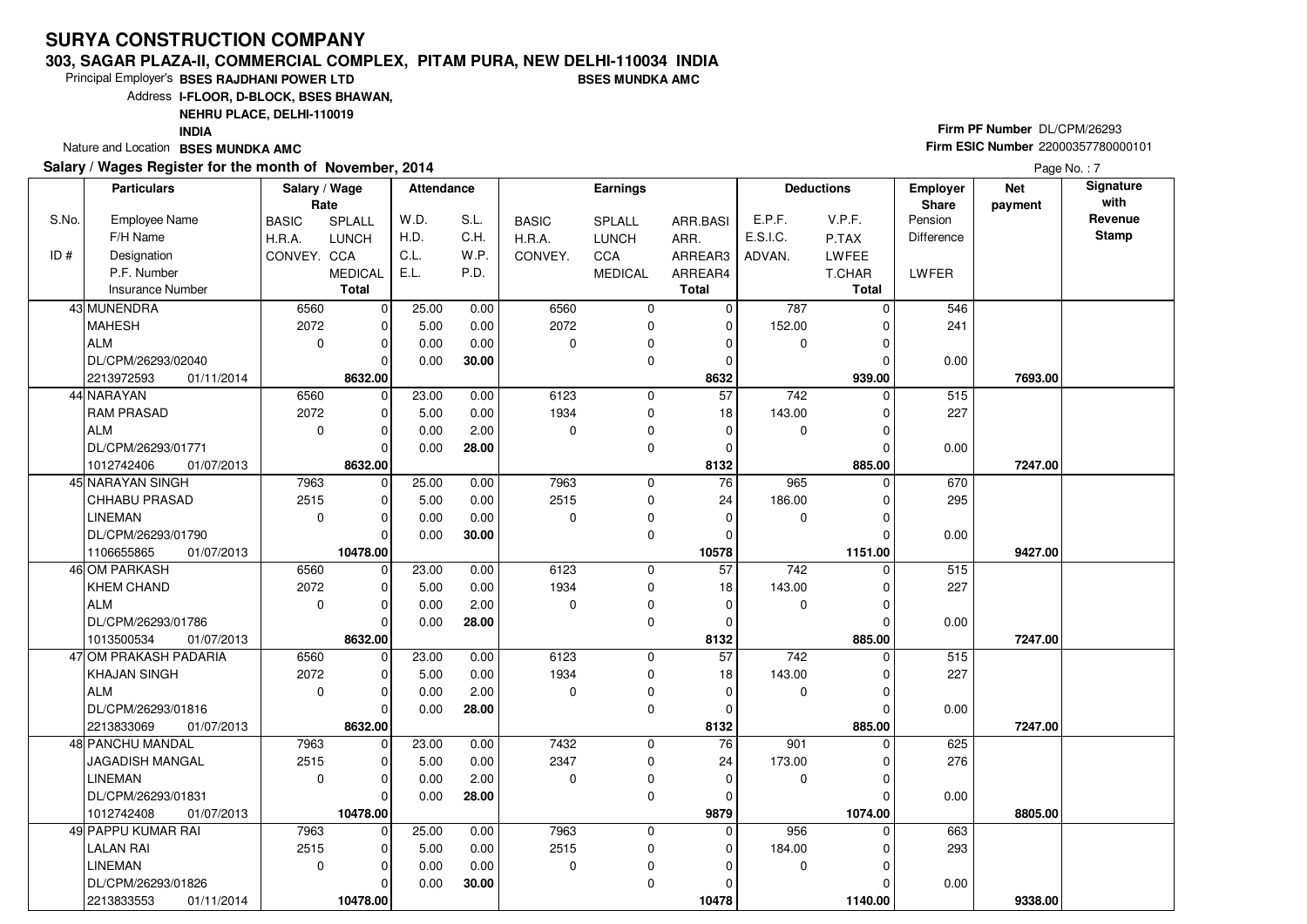#### **303, SAGAR PLAZA-II, COMMERCIAL COMPLEX, PITAM PURA, NEW DELHI-110034 INDIABSES MUNDKA AMC**

Principal Employer's**BSES RAJDHANI POWER LTD**

Address**I-FLOOR, D-BLOCK, BSES BHAWAN,**

**NEHRU PLACE, DELHI-110019**

**INDIA**

Nature and Location **BSES MUNDKA AMC** 

#### **Salary / Wages Register for the month of November, 2014**

# **Firm PF Number** DL/CPM/26293 **Firm ESIC Number** <sup>22000357780000101</sup>

|       | <b>Particulars</b>                          | Salary / Wage<br>Rate |                        | <b>Attendance</b> |              |              | Earnings       |                 |                  | <b>Deductions</b>  | <b>Employer</b><br>Share | <b>Net</b><br>payment | Signature<br>with |
|-------|---------------------------------------------|-----------------------|------------------------|-------------------|--------------|--------------|----------------|-----------------|------------------|--------------------|--------------------------|-----------------------|-------------------|
| S.No. | <b>Employee Name</b>                        | <b>BASIC</b>          | SPLALL                 | W.D.              | S.L.         | <b>BASIC</b> | <b>SPLALL</b>  | ARR.BASI        | E.P.F.           | V.P.F.             | Pension                  |                       | Revenue           |
|       | F/H Name                                    | H.R.A.                | LUNCH                  | H.D.              | C.H.         | H.R.A.       | <b>LUNCH</b>   | ARR.            | E.S.I.C.         | P.TAX              | Difference               |                       | <b>Stamp</b>      |
| ID#   | Designation                                 | CONVEY. CCA           |                        | C.L.              | W.P.         | CONVEY.      | CCA            | ARREAR3         | ADVAN.           | LWFEE              |                          |                       |                   |
|       | P.F. Number                                 |                       | <b>MEDICAL</b>         | E.L.              | P.D.         |              | <b>MEDICAL</b> | ARREAR4         |                  | T.CHAR             | <b>LWFER</b>             |                       |                   |
|       | <b>Insurance Number</b>                     |                       | <b>Total</b>           |                   |              |              |                | <b>Total</b>    |                  | <b>Total</b>       |                          |                       |                   |
|       | 50 PARDEEP KUMAR                            | 7963                  | $\mathbf 0$            | 25.00             | 0.00         | 7963         | $\mathbf 0$    | $\mathbf 0$     | 956              | $\Omega$           | 663                      |                       |                   |
|       | KARU PARSAD SINGH                           | 2515                  | 0                      | 5.00              | 0.00         | 2515         | $\mathbf 0$    | $\Omega$        | 184.00           |                    | 293                      |                       |                   |
|       | <b>LINEMAN</b>                              | $\mathbf 0$           | $\mathbf 0$            | 0.00              | 0.00         | 0            | $\mathbf 0$    | 0               | 0                |                    |                          |                       |                   |
|       | DL/CPM/26293/01812                          |                       | $\Omega$               | 0.00              | 30.00        |              | $\mathbf 0$    | $\Omega$        |                  |                    | 0.00                     |                       |                   |
|       | 2213832739<br>01/07/2013                    |                       | 10478.00               |                   |              |              |                | 10478           |                  | 1140.00            |                          | 9338.00               |                   |
|       | 51 PAWAN KUMAR                              | 6560                  | $\mathbf 0$            | 25.00             | 0.00         | 6560         | $\mathbf 0$    | $\overline{57}$ | 794              | $\Omega$           | 551                      |                       |                   |
|       | MUNNE SINGH                                 | 2072                  | $\mathbf 0$            | 5.00              | 0.00         | 2072         | $\mathbf 0$    | 18              | 153.00           | 0                  | 243                      |                       |                   |
|       | <b>ALM</b>                                  | $\mathbf 0$           | $\mathbf 0$            | 0.00              | 0.00         | 0            | 0              | $\mathbf 0$     | 0                | O                  |                          |                       |                   |
|       | DL/CPM/26293/01793                          |                       | $\Omega$               | 0.00              | 30.00        |              | $\mathbf 0$    | $\mathbf 0$     |                  | $\Omega$           | 0.00                     |                       |                   |
|       | 01/07/2013<br>1113956881                    |                       | 8632.00                |                   |              |              |                | 8707            |                  | 947.00             |                          | 7760.00               |                   |
|       | 52 PAWAN KUMAR                              | 7963                  | 0                      | 23.00             | 0.00         | 7432         | 0              | 76              | 901              | 0                  | 625                      |                       |                   |
|       | <b>SHRI RAM</b>                             | 2515                  | 0                      | 5.00              | 0.00         | 2347         | 0              | 24              | 173.00           | 0                  | 276                      |                       |                   |
|       | <b>LINEMAN</b>                              | $\mathbf 0$           | 0                      | 0.00              | 2.00         | $\Omega$     | $\mathbf 0$    | $\mathbf 0$     | 0                | O                  |                          |                       |                   |
|       | DL/CPM/26293/01795                          |                       | $\Omega$               | 0.00              | 28.00        |              | 0              | 0               |                  | 0                  | 0.00                     |                       |                   |
|       | 01/07/2013<br>1113957149                    |                       | 10478.00               |                   |              |              |                | 9879            |                  | 1074.00            |                          | 8805.00               |                   |
|       | 53 PINTU SINGH                              | 7963                  | $\mathbf 0$            | 25.00             | 0.00         | 7963         | 0              | 76              | 965              | $\Omega$           | 670                      |                       |                   |
|       | TEJ NARAYAN SINGH                           | 2515                  | $\mathbf 0$            | 5.00              | 0.00         | 2515         | $\mathbf 0$    | 24              | 186.00           |                    | 295                      |                       |                   |
|       | <b>LINEMAN</b>                              | $\mathbf 0$           | $\Omega$               | 0.00              | 0.00         | $\Omega$     | 0              | $\mathbf 0$     | 0                | 0                  |                          |                       |                   |
|       | DL/CPM/26293/01827                          |                       | $\Omega$               | 0.00              | 30.00        |              | 0              | 0               |                  | O                  | 0.00                     |                       |                   |
|       | 2213833558<br>01/07/2013                    |                       | 10478.00               |                   |              |              |                | 10578           |                  | 1151.00            |                          | 9427.00               |                   |
|       | 54 PRASHANTA KR MEHATA                      | 6560                  | $\mathbf 0$            | 25.00             | 0.00         | 6560         | $\mathbf 0$    | $\overline{57}$ | 794              | $\Omega$           | 551                      |                       |                   |
|       | <b>MOL MEHATA</b>                           | 2072                  | $\mathbf 0$            | 5.00              | 0.00         | 2072         | 0              | 18              | 153.00           | 0                  | 243                      |                       |                   |
|       | <b>ALM</b>                                  | $\mathbf 0$           | $\Omega$               | 0.00              | 0.00         | $\Omega$     | 0              | $\mathbf 0$     | 0                | $\Omega$           |                          |                       |                   |
|       | DL/CPM/26293/01895                          |                       | $\Omega$               | 0.00              | 30.00        |              | $\mathbf 0$    | 0               |                  |                    | 0.00                     |                       |                   |
|       | 2213958703<br>01/09/2014<br>55 RADHEY SHYAM | 6560                  | 8632.00<br>$\mathbf 0$ | 25.00             |              | 6560         | 0              | 8707<br>57      | 794              | 947.00<br>$\Omega$ | 551                      | 7760.00               |                   |
|       | AYODHYA PRASAD                              | 2072                  | 0                      | 5.00              | 0.00<br>0.00 | 2072         | $\mathbf 0$    | 18              | 153.00           | 0                  | 243                      |                       |                   |
|       | <b>ALM</b>                                  | $\mathbf 0$           | $\Omega$               | 0.00              | 0.00         | 0            | 0              | $\mathbf 0$     | 0                | 0                  |                          |                       |                   |
|       | DL/CPM/26293/01828                          |                       | $\Omega$               | 0.00              | 30.00        |              | $\Omega$       | $\Omega$        |                  | $\Omega$           | 0.00                     |                       |                   |
|       | 2213833561<br>01/07/2013                    |                       | 8632.00                |                   |              |              |                | 8707            |                  | 947.00             |                          | 7760.00               |                   |
|       | 56 RAJAN KUMAR                              | 6560                  | $\mathbf 0$            | 23.00             | 0.00         | 6123         | 0              | 57              | $\overline{742}$ | 0                  | 515                      |                       |                   |
|       | RAM PARSAD MANDAL                           | 2072                  | $\mathbf 0$            | 5.00              | 0.00         | 1934         | 0              | 18              | 143.00           | 0                  | 227                      |                       |                   |
|       | <b>ALM</b>                                  | $\mathbf 0$           | $\Omega$               | 0.00              | 2.00         | 0            | 0              | $\mathbf 0$     | 0                | O                  |                          |                       |                   |
|       | DL/CPM/26293/01834                          |                       | $\Omega$               | 0.00              | 28.00        |              | $\mathbf 0$    | 0               |                  |                    | 0.00                     |                       |                   |
|       | 1012742413<br>01/07/2013                    |                       | 8632.00                |                   |              |              |                | 8132            |                  | 885.00             |                          | 7247.00               |                   |
|       |                                             |                       |                        |                   |              |              |                |                 |                  |                    |                          |                       |                   |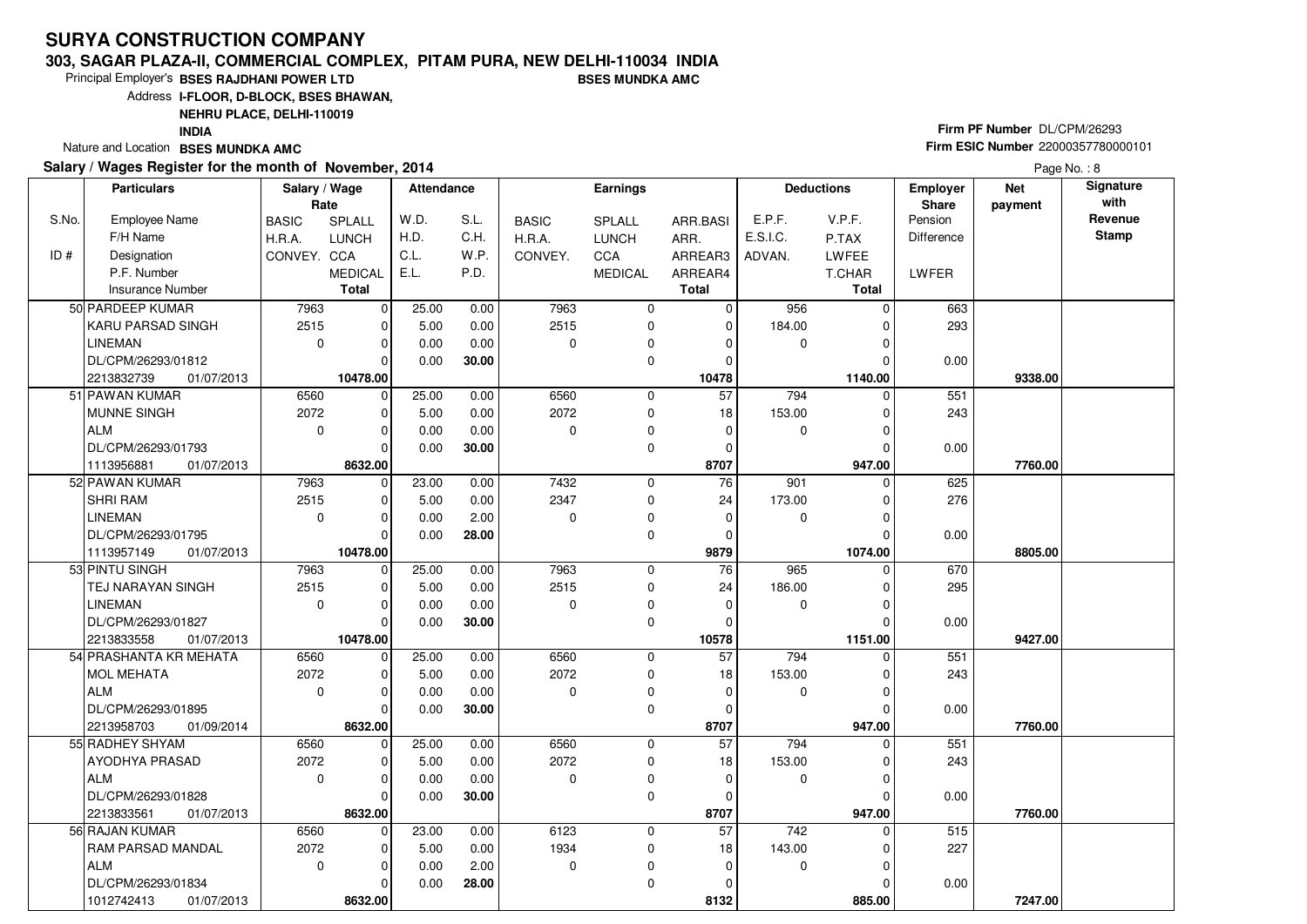#### **303, SAGAR PLAZA-II, COMMERCIAL COMPLEX, PITAM PURA, NEW DELHI-110034 INDIABSES MUNDKA AMC**

Principal Employer's**BSES RAJDHANI POWER LTD**

Address**I-FLOOR, D-BLOCK, BSES BHAWAN,**

### **NEHRU PLACE, DELHI-110019**

**INDIA**

Nature and Location **BSES MUNDKA AMC** 

#### **Salary / Wages Register for the month of November, 2014**

# **Firm PF Number** DL/CPM/26293 **Firm ESIC Number** <sup>22000357780000101</sup>

|       | <b>Particulars</b>       | Salary / Wage<br>Rate |                | <b>Attendance</b> |       |              | <b>Earnings</b> |                 |                  | <b>Deductions</b> | <b>Employer</b><br>Share | <b>Net</b><br>payment | Signature<br>with |
|-------|--------------------------|-----------------------|----------------|-------------------|-------|--------------|-----------------|-----------------|------------------|-------------------|--------------------------|-----------------------|-------------------|
| S.No. | Employee Name            | <b>BASIC</b>          | SPLALL         | W.D.              | S.L.  | <b>BASIC</b> | <b>SPLALL</b>   | ARR.BASI        | E.P.F.           | V.P.F.            | Pension                  |                       | Revenue           |
|       | F/H Name                 | H.R.A.                | <b>LUNCH</b>   | H.D.              | C.H.  | H.R.A.       | <b>LUNCH</b>    | ARR.            | E.S.I.C.         | P.TAX             | Difference               |                       | Stamp             |
| ID#   | Designation              | CONVEY. CCA           |                | C.L.              | W.P.  | CONVEY.      | CCA             | ARREAR3         | ADVAN.           | LWFEE             |                          |                       |                   |
|       | P.F. Number              |                       | <b>MEDICAL</b> | E.L.              | P.D.  |              | <b>MEDICAL</b>  | ARREAR4         |                  | T.CHAR            | LWFER                    |                       |                   |
|       | <b>Insurance Number</b>  |                       | <b>Total</b>   |                   |       |              |                 | <b>Total</b>    |                  | <b>Total</b>      |                          |                       |                   |
|       | 57 RAJESH                | 6560                  | $\mathbf 0$    | 23.00             | 0.00  | 6123         | $\mathbf 0$     | 57              | $\overline{742}$ | $\Omega$          | 515                      |                       |                   |
|       | <b>RAM CHANDER</b>       | 2072                  | 0              | 5.00              | 0.00  | 1934         | 0               | 18              | 143.00           |                   | 227                      |                       |                   |
|       | ALM                      | $\mathbf 0$           | $\mathbf 0$    | 0.00              | 2.00  | $\mathbf 0$  | 0               | $\mathbf 0$     | $\mathbf 0$      | 0                 |                          |                       |                   |
|       | DL/CPM/26293/01821       |                       | $\Omega$       | 0.00              | 28.00 |              | $\mathbf 0$     | 0               |                  |                   | 0.00                     |                       |                   |
|       | 1113957071<br>01/07/2013 |                       | 8632.00        |                   |       |              |                 | 8132            |                  | 885.00            |                          | 7247.00               |                   |
|       | 58 RAJIV KUMAR           | 6560                  | $\mathbf 0$    | 25.00             | 0.00  | 6560         | $\mathbf 0$     | $\overline{57}$ | 794              | $\Omega$          | 551                      |                       |                   |
|       | A N GPTA                 | 2072                  | $\mathbf 0$    | 5.00              | 0.00  | 2072         | $\mathbf 0$     | 18              | 153.00           |                   | 243                      |                       |                   |
|       | ALM                      | $\mathbf 0$           | $\mathbf 0$    | 0.00              | 0.00  | $\mathbf 0$  | $\mathbf 0$     | 0               | 0                | 0                 |                          |                       |                   |
|       | DL/CPM/26293/01893       |                       | $\Omega$       | 0.00              | 30.00 |              | 0               | $\mathbf 0$     |                  | $\Omega$          | 0.00                     |                       |                   |
|       | 2213958691<br>01/09/2014 |                       | 8632.00        |                   |       |              |                 | 8707            |                  | 947.00            |                          | 7760.00               |                   |
|       | 59 RAJPAL                | 7963                  | $\mathbf 0$    | 23.00             | 0.00  | 7432         | $\mathbf 0$     | 76              | 901              | $\Omega$          | 625                      |                       |                   |
|       | DHANRAJ SINGH            | 2515                  | $\mathbf 0$    | 5.00              | 0.00  | 2347         | $\mathbf 0$     | 24              | 173.00           | $\Omega$          | 276                      |                       |                   |
|       | <b>LINEMAN</b>           | $\mathbf 0$           | $\mathbf 0$    | 0.00              | 2.00  | $\Omega$     | 0               | 0               | 0                | $\Omega$          |                          |                       |                   |
|       | DL/CPM/26293/01788       |                       | $\Omega$       | 0.00              | 28.00 |              | 0               | $\Omega$        |                  |                   | 0.00                     |                       |                   |
|       | 01/07/2013<br>1013500547 |                       | 10478.00       |                   |       |              |                 | 9879            |                  | 1074.00           |                          | 8805.00               |                   |
|       | 60 RAM KUMAR             | 7963                  | $\mathbf 0$    | 25.00             | 0.00  | 7963         | 0               | 76              | 965              | 0                 | 670                      |                       |                   |
|       | <b>GHASITA RAM</b>       | 2515                  | $\mathbf 0$    | 5.00              | 0.00  | 2515         | 0               | 24              | 186.00           | $\Omega$          | 295                      |                       |                   |
|       | <b>LINEMAN</b>           | $\mathbf 0$           | $\mathbf 0$    | 0.00              | 0.00  | $\Omega$     | $\mathbf 0$     | $\mathbf 0$     | 0                | O                 |                          |                       |                   |
|       | DL/CPM/26293/01830       |                       | $\Omega$       | 0.00              | 30.00 |              | 0               | 0               |                  | $\Omega$          | 0.00                     |                       |                   |
|       | 2206684269<br>01/07/2013 |                       | 10478.00       |                   |       |              |                 | 10578           |                  | 1151.00           |                          | 9427.00               |                   |
|       | 61 RAM SINGH             | 6560                  | 0              | 23.00             | 0.00  | 6123         | $\mathbf 0$     | 57              | $\overline{742}$ | 0                 | 515                      |                       |                   |
|       | <b>BAHADUR SINGH</b>     | 2072                  | 0              | 5.00              | 0.00  | 1934         | 0               | 18              | 143.00           | 0                 | 227                      |                       |                   |
|       | ALM                      | $\mathbf 0$           | $\mathbf 0$    | 0.00              | 2.00  | $\Omega$     | 0               | $\mathbf 0$     | 0                | 0                 |                          |                       |                   |
|       | DL/CPM/26293/01837       |                       | $\Omega$       | 0.00              | 28.00 |              | $\mathbf 0$     | $\Omega$        |                  | O                 | 0.00                     |                       |                   |
|       | 01/07/2013<br>1012742420 |                       | 8632.00        |                   |       |              |                 | 8132            |                  | 885.00            |                          | 7247.00               |                   |
|       | 62 RAMAKANT              | 6560                  | $\mathbf 0$    | 25.00             | 0.00  | 6560         | $\mathbf 0$     | $\overline{57}$ | 794              | $\Omega$          | 551                      |                       |                   |
|       | JAGDISH CHANDER          | 2072                  | $\mathbf 0$    | 5.00              | 0.00  | 2072         | $\mathbf 0$     | 18              | 153.00           | $\Omega$          | 243                      |                       |                   |
|       | ALM                      | $\mathbf 0$           | $\mathbf 0$    | 0.00              | 0.00  | $\Omega$     | 0               | $\mathbf 0$     | 0                | 0                 |                          |                       |                   |
|       | DL/CPM/26293/01896       |                       | $\Omega$       | 0.00              | 30.00 |              | $\mathbf 0$     | $\mathbf 0$     |                  | $\Omega$          | 0.00                     |                       |                   |
|       | 2213958704<br>01/09/2014 |                       | 8632.00        |                   |       |              |                 | 8707            |                  | 947.00            |                          | 7760.00               |                   |
|       | 63 RAMAN KUMAR           | 6560                  | $\mathbf 0$    | 23.00             | 0.00  | 6123         | 0               | $\overline{57}$ | 742              | $\Omega$          | 515                      |                       |                   |
|       | <b>RAMESH KUMAR</b>      | 2072                  | $\mathbf 0$    | 5.00              | 0.00  | 1934         | 0               | 18              | 143.00           | 0                 | 227                      |                       |                   |
|       | ALM                      | $\mathbf 0$           | $\mathbf 0$    | 0.00              | 2.00  | $\Omega$     | 0               | $\mathbf 0$     | 0                |                   |                          |                       |                   |
|       | DL/CPM/26293/01780       |                       | $\Omega$       | 0.00              | 28.00 |              | $\mathbf 0$     | $\Omega$        |                  |                   | 0.00                     |                       |                   |
|       | 1012925380<br>01/07/2013 |                       | 8632.00        |                   |       |              |                 | 8132            |                  | 885.00            |                          | 7247.00               |                   |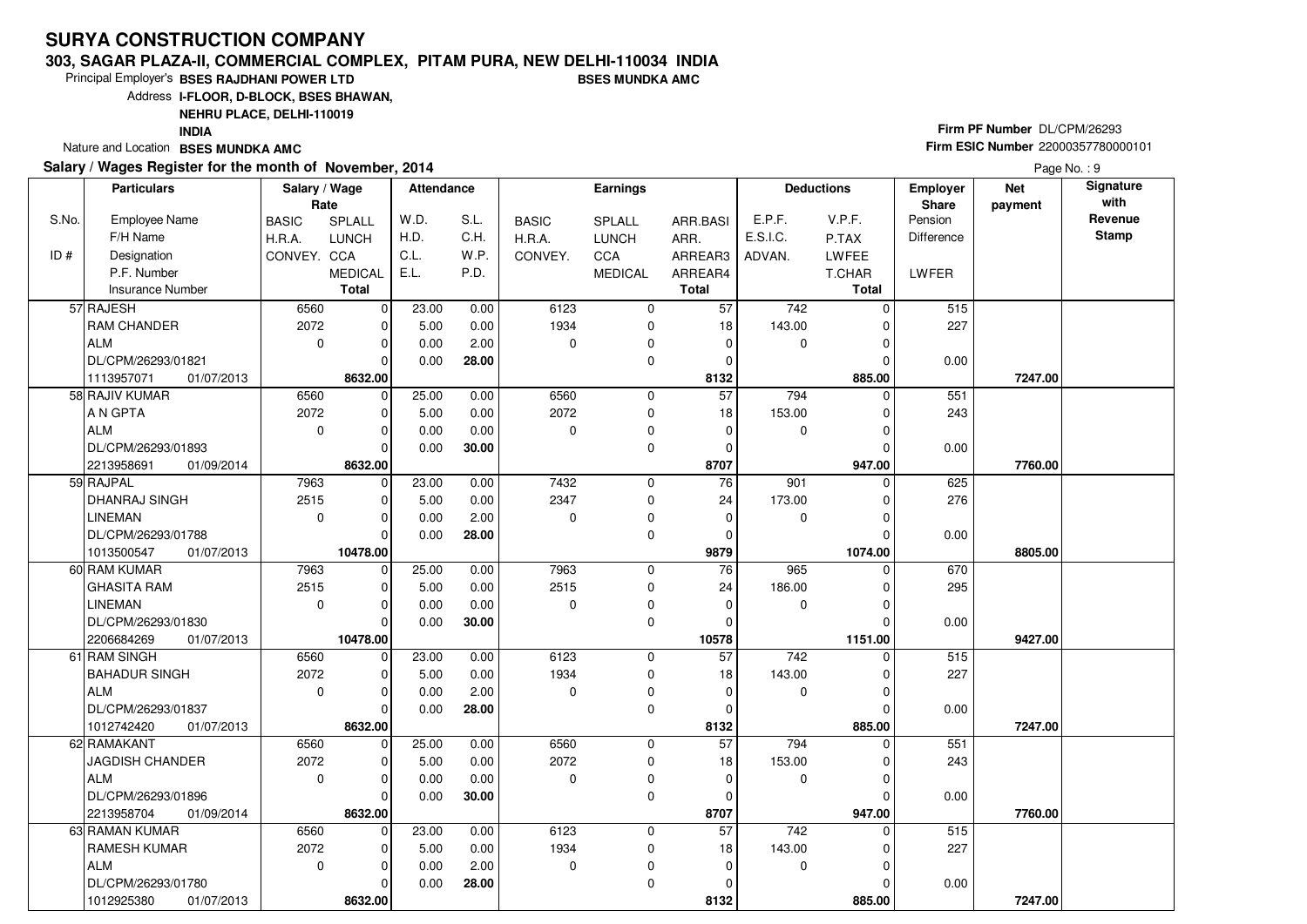#### **303, SAGAR PLAZA-II, COMMERCIAL COMPLEX, PITAM PURA, NEW DELHI-110034 INDIABSES MUNDKA AMC**

Principal Employer's**BSES RAJDHANI POWER LTD**

Address**I-FLOOR, D-BLOCK, BSES BHAWAN,**

### **NEHRU PLACE, DELHI-110019**

**INDIA**

Nature and Location **BSES MUNDKA AMC** 

#### **Salary / Wages Register for the month of November, 2014**

# **Firm PF Number** DL/CPM/26293 **Firm ESIC Number** <sup>22000357780000101</sup>

|       | <b>Particulars</b>                          | Salary / Wage<br>Rate |                      | Attendance |       |              | <b>Earnings</b> |                 |          | <b>Deductions</b>   | Employer<br>Share | <b>Net</b><br>payment | Signature<br>with |
|-------|---------------------------------------------|-----------------------|----------------------|------------|-------|--------------|-----------------|-----------------|----------|---------------------|-------------------|-----------------------|-------------------|
| S.No. | Employee Name                               | <b>BASIC</b>          | SPLALL               | W.D.       | S.L.  | <b>BASIC</b> | <b>SPLALL</b>   | ARR.BASI        | E.P.F.   | V.P.F.              | Pension           |                       | Revenue           |
|       | F/H Name                                    | H.R.A.                | <b>LUNCH</b>         | H.D.       | C.H.  | H.R.A.       | <b>LUNCH</b>    | ARR.            | E.S.I.C. | P.TAX               | Difference        |                       | <b>Stamp</b>      |
| ID#   | Designation                                 | CONVEY. CCA           |                      | C.L.       | W.P.  | CONVEY.      | <b>CCA</b>      | ARREAR3         | ADVAN.   | <b>LWFEE</b>        |                   |                       |                   |
|       | P.F. Number                                 |                       | <b>MEDICAL</b>       | E.L.       | P.D.  |              | <b>MEDICAL</b>  | ARREAR4         |          | T.CHAR              | <b>LWFER</b>      |                       |                   |
|       | Insurance Number                            |                       | <b>Total</b>         |            |       |              |                 | <b>Total</b>    |          | <b>Total</b>        |                   |                       |                   |
|       | 64 RAMBIR                                   | 6560                  | $\mathbf 0$          | 25.00      | 0.00  | 6560         | $\mathbf 0$     | 57              | 794      | $\Omega$            | 551               |                       |                   |
|       | SUNHERI LAL                                 | 2072                  | $\mathbf 0$          | 5.00       | 0.00  | 2072         | 0               | 18              | 153.00   |                     | 243               |                       |                   |
|       | ALM                                         | $\mathbf 0$           | $\mathbf 0$          | 0.00       | 0.00  | $\mathbf 0$  | $\pmb{0}$       | 0               | 0        | 0                   |                   |                       |                   |
|       | DL/CPM/26293/01819                          |                       | $\Omega$             | 0.00       | 30.00 |              | 0               | $\mathbf 0$     |          |                     | 0.00              |                       |                   |
|       | 1113985040<br>01/07/2013                    |                       | 8632.00              |            |       |              |                 | 8707            |          | 947.00              |                   | 7760.00               |                   |
|       | 65 RAMESH KUMAR                             | 7963                  | $\mathbf 0$          | 23.00      | 0.00  | 7432         | $\mathbf 0$     | 76              | 901      | 0                   | 625               |                       |                   |
|       | JHALLU                                      | 2515                  | $\mathbf 0$          | 5.00       | 0.00  | 2347         | $\mathbf 0$     | 24              | 173.00   |                     | 276               |                       |                   |
|       | LINEMAN                                     | $\mathbf 0$           | $\mathbf 0$          | 0.00       | 2.00  | $\Omega$     | $\mathbf 0$     | $\mathbf 0$     | 0        | 0                   |                   |                       |                   |
|       | DL/CPM/26293/01773                          |                       | $\Omega$             | 0.00       | 28.00 |              | 0               | 0               |          | $\Omega$            | 0.00              |                       |                   |
|       | 1012742417<br>01/07/2013                    |                       | 10478.00             |            |       |              |                 | 9879            |          | 1074.00             |                   | 8805.00               |                   |
|       | 66 RAMESH THAKUR                            | 7963                  | $\mathbf 0$          | 23.00      | 0.00  | 7432         | $\mathbf 0$     | $\overline{76}$ | 901      | 0                   | 625               |                       |                   |
|       | <b>TRIVENI THAKUR</b>                       | 2515                  | $\mathbf 0$          | 5.00       | 0.00  | 2347         | 0               | 24              | 173.00   | 0                   | 276               |                       |                   |
|       | <b>LINEMAN</b>                              | $\mathbf 0$           | $\mathbf 0$          | 0.00       | 2.00  | $\mathbf 0$  | $\mathbf 0$     | $\pmb{0}$       | 0        |                     |                   |                       |                   |
|       | DL/CPM/26293/01825                          |                       | $\Omega$             | 0.00       | 28.00 |              | $\mathbf 0$     | $\Omega$        |          |                     | 0.00              |                       |                   |
|       | 2213833550<br>01/03/2014                    |                       | 10478.00             |            |       |              |                 | 9879            |          | 1074.00             |                   | 8805.00               |                   |
|       | 67 RATAN ROY                                | 7963                  | $\mathbf 0$          | 25.00      | 0.00  | 7963         | $\mathbf 0$     | 76              | 965      | 0                   | 670               |                       |                   |
|       | MUKTI NATH ROY                              | 2515                  | $\mathbf 0$          | 5.00       | 0.00  | 2515         | $\mathbf 0$     | 24              | 186.00   | 0                   | 295               |                       |                   |
|       | <b>LINEMAN</b>                              | $\mathbf 0$           | $\mathbf 0$          | 0.00       | 0.00  | $\Omega$     | 0               | $\mathbf 0$     | 0        |                     |                   |                       |                   |
|       | DL/CPM/26293/01866                          |                       | $\Omega$             | 0.00       | 30.00 |              | $\mathbf 0$     | $\Omega$        |          | O                   | 0.00              |                       |                   |
|       | 02/12/2013<br>1013034868                    |                       | 10478.00             |            |       |              |                 | 10578           |          | 1151.00             |                   | 9427.00               |                   |
|       | 68 REMENDRA                                 | 7963                  | $\mathbf 0$          | 25.00      | 0.00  | 7963         | 0               | 76              | 965      | 0                   | 670               |                       |                   |
|       | <b>CHANDRA</b>                              | 2515                  | 0                    | 5.00       | 0.00  | 2515         | $\mathbf 0$     | 24              | 186.00   | 0                   | 295               |                       |                   |
|       | <b>LINEMAN</b>                              | $\mathbf 0$           | $\Omega$<br>$\Omega$ | 0.00       | 0.00  | $\Omega$     | 0               | $\Omega$        | 0        |                     |                   |                       |                   |
|       | DL/CPM/26293/01843                          |                       |                      | 0.00       | 30.00 |              | 0               | 0               |          |                     | 0.00              |                       |                   |
|       | 2213845656<br>01/08/2013<br>69 SANJAY YADAV | 6560                  | 10478.00<br> 0       | 23.00      | 0.00  | 6123         | $\mathbf 0$     | 10578<br>57     | 742      | 1151.00<br>$\Omega$ | 515               | 9427.00               |                   |
|       | <b>BALCHAND YADAV</b>                       | 2072                  | $\mathbf 0$          | 5.00       | 0.00  | 1934         | $\mathbf 0$     | 18              | 143.00   |                     | 227               |                       |                   |
|       | ALM                                         | $\mathbf 0$           | $\mathbf 0$          | 0.00       | 2.00  | $\Omega$     | 0               | $\mathbf 0$     | 0        | $\Omega$            |                   |                       |                   |
|       | DL/CPM/26293/01802                          |                       | $\Omega$             | 0.00       | 28.00 |              | $\mathbf 0$     | 0               |          | $\Omega$            | 0.00              |                       |                   |
|       | 2213632664<br>01/07/2013                    |                       | 8632.00              |            |       |              |                 | 8132            |          | 885.00              |                   | 7247.00               |                   |
|       | 70 SARWAN KUMAR                             | 6560                  | $\mathbf 0$          | 25.00      | 0.00  | 6560         | 0               | 57              | 794      | $\Omega$            | 551               |                       |                   |
|       | <b>RAJENDER SINGH</b>                       | 2072                  | $\mathbf 0$          | 5.00       | 0.00  | 2072         | $\mathbf 0$     | 18              | 153.00   | 0                   | 243               |                       |                   |
|       | ALM                                         | $\mathbf 0$           | $\mathbf 0$          | 0.00       | 0.00  | $\Omega$     | 0               | $\mathbf 0$     | 0        |                     |                   |                       |                   |
|       | DL/CPM/26293/01829                          |                       | $\Omega$             | 0.00       | 30.00 |              | $\mathbf 0$     | 0               |          |                     | 0.00              |                       |                   |
|       | 2213833563<br>01/07/2013                    |                       | 8632.00              |            |       |              |                 | 8707            |          | 947.00              |                   | 7760.00               |                   |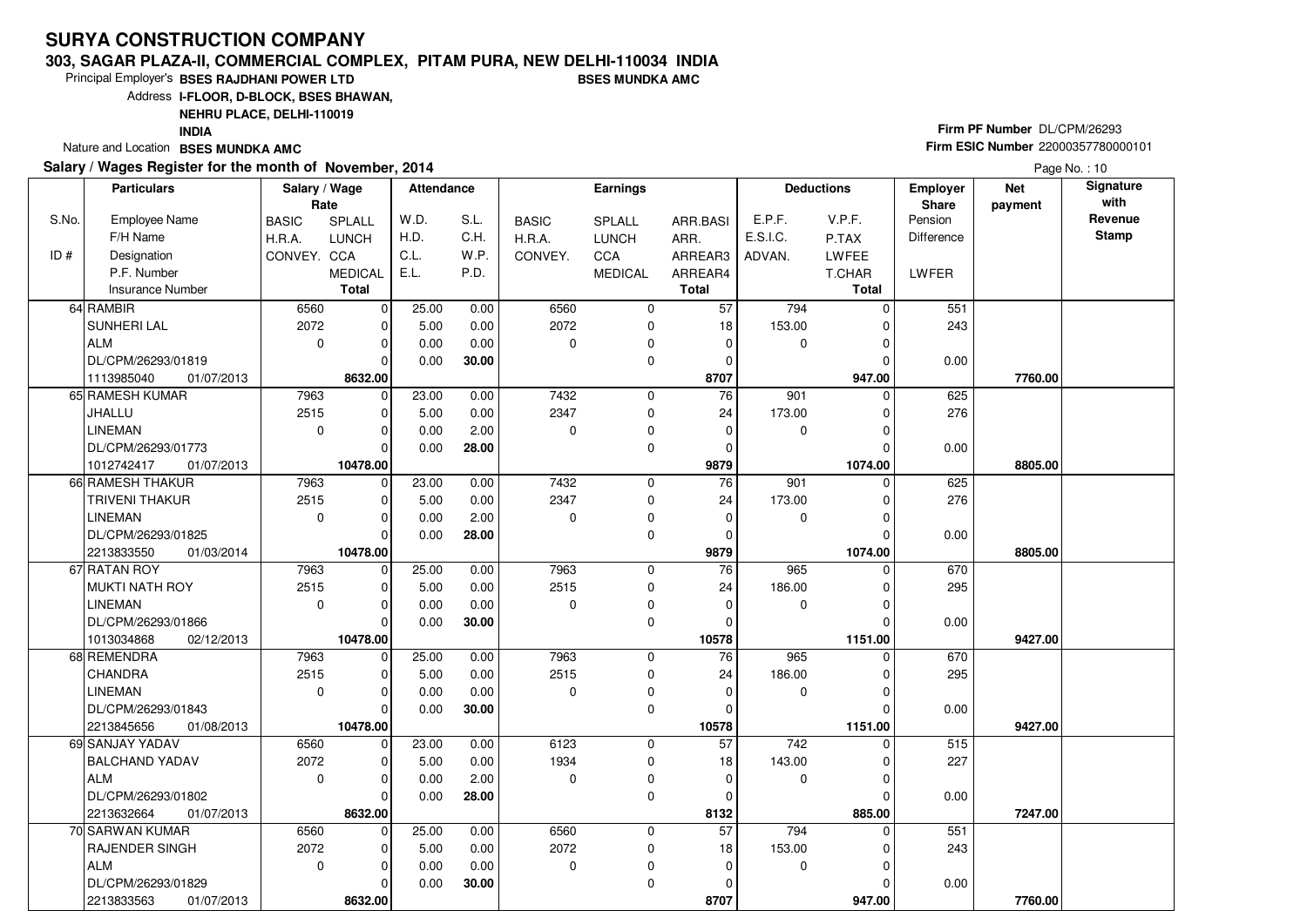#### **303, SAGAR PLAZA-II, COMMERCIAL COMPLEX, PITAM PURA, NEW DELHI-110034 INDIABSES MUNDKA AMC**

Principal Employer's**BSES RAJDHANI POWER LTD**

Address**I-FLOOR, D-BLOCK, BSES BHAWAN,**

**NEHRU PLACE, DELHI-110019**

**INDIA**

Nature and Location **BSES MUNDKA AMC** 

#### **Salary / Wages Register for the month of November, 2014**

# **Firm PF Number** DL/CPM/26293 **Firm ESIC Number** <sup>22000357780000101</sup>

|       | <b>Particulars</b>       | Salary / Wage<br>Rate |                | Attendance |       |              | <b>Earnings</b> |              |             | <b>Deductions</b> | Employer<br>Share | <b>Net</b><br>payment | Signature<br>with |
|-------|--------------------------|-----------------------|----------------|------------|-------|--------------|-----------------|--------------|-------------|-------------------|-------------------|-----------------------|-------------------|
| S.No. | <b>Employee Name</b>     | <b>BASIC</b>          | SPLALL         | W.D.       | S.L.  | <b>BASIC</b> | SPLALL          | ARR.BASI     | E.P.F.      | V.P.F.            | Pension           |                       | Revenue           |
|       | F/H Name                 | H.R.A.                | <b>LUNCH</b>   | H.D.       | C.H.  | H.R.A.       | <b>LUNCH</b>    | ARR.         | E.S.I.C.    | P.TAX             | Difference        |                       | <b>Stamp</b>      |
| ID#   | Designation              | CONVEY. CCA           |                | C.L.       | W.P.  | CONVEY.      | CCA             | ARREAR3      | ADVAN.      | LWFEE             |                   |                       |                   |
|       | P.F. Number              |                       | <b>MEDICAL</b> | E.L.       | P.D.  |              | <b>MEDICAL</b>  | ARREAR4      |             | T.CHAR            | LWFER             |                       |                   |
|       | <b>Insurance Number</b>  |                       | <b>Total</b>   |            |       |              |                 | <b>Total</b> |             | <b>Total</b>      |                   |                       |                   |
|       | 71 SATENDRA SINGH        | 6560                  | $\mathbf 0$    | 23.00      | 0.00  | 6123         | 0               | 57           | 742         | $\Omega$          | 515               |                       |                   |
|       | <b>JAI CHAND SINGH</b>   | 2072                  | 0              | 5.00       | 0.00  | 1934         | 0               | 18           | 143.00      |                   | 227               |                       |                   |
|       | <b>ALM</b>               | $\mathbf{0}$          | 0              | 0.00       | 2.00  | 0            | 0               | $\mathbf 0$  | 0           | 0                 |                   |                       |                   |
|       | DL/CPM/26293/01822       |                       | $\Omega$       | 0.00       | 28.00 |              | 0               | 0            |             | 0                 | 0.00              |                       |                   |
|       | 1012742427<br>01/07/2013 |                       | 8632.00        |            |       |              |                 | 8132         |             | 885.00            |                   | 7247.00               |                   |
|       | 72 SATYA NARAIN SINGH    | 7963                  | $\mathbf 0$    | 23.00      | 0.00  | 7432         | $\mathbf 0$     | 76           | 901         | $\Omega$          | 625               |                       |                   |
|       | RAVINDER SINGH           | 2515                  | 0              | 5.00       | 0.00  | 2347         | $\mathbf 0$     | 24           | 173.00      |                   | 276               |                       |                   |
|       | <b>LINEMAN</b>           | $\mathbf 0$           | 0              | 0.00       | 2.00  | 0            | 0               | $\mathbf 0$  | 0           | 0                 |                   |                       |                   |
|       | DL/CPM/26293/01774       |                       | $\Omega$       | 0.00       | 28.00 |              | 0               | 0            |             | 0                 | 0.00              |                       |                   |
|       | 1012742428<br>01/07/2013 |                       | 10478.00       |            |       |              |                 | 9879         |             | 1074.00           |                   | 8805.00               |                   |
|       | 73 SAURABH SINGH YADAV   | 6560                  | $\mathbf 0$    | 25.00      | 0.00  | 6560         | 0               | $\mathbf 0$  | 787         | $\Omega$          | 546               |                       |                   |
|       | OM PRAKASH YADAV         | 2072                  | $\mathbf 0$    | 5.00       | 0.00  | 2072         | 0               | $\mathbf 0$  | 152.00      | 0                 | 241               |                       |                   |
|       | <b>ALM</b>               | $\Omega$              | $\mathbf 0$    | 0.00       | 0.00  | 0            | 0               | 0            | $\mathbf 0$ | 0                 |                   |                       |                   |
|       | DL/CPM/26293/02041       |                       | $\Omega$       | 0.00       | 30.00 |              | 0               | $\mathbf 0$  |             |                   | 0.00              |                       |                   |
|       | 2213972594<br>01/11/2014 |                       | 8632.00        |            |       |              |                 | 8632         |             | 939.00            |                   | 7693.00               |                   |
|       | 74 SHAMBHU SINGH         | 7963                  | $\mathbf 0$    | 25.00      | 0.00  | 7963         | 0               | 79           | 965         | 0                 | 670               |                       |                   |
|       | LT ARJUN PRASAD SINGH    | 2515                  | 0              | 5.00       | 0.00  | 2515         | 0               | 25           | 186.00      | 0                 | 295               |                       |                   |
|       | <b>FITTER</b>            | $\mathbf 0$           | $\Omega$       | 0.00       | 0.00  | 0            | $\mathbf 0$     | $\mathbf 0$  | 0           | 0                 |                   |                       |                   |
|       | DL/CPM/26293/01761       |                       | $\Omega$       | 0.00       | 30.00 |              | 0               | $\Omega$     |             | 0                 | 0.00              |                       |                   |
|       | 1010079152<br>01/07/2013 |                       | 10478.00       |            |       |              |                 | 10582        |             | 1151.00           |                   | 9431.00               |                   |
|       | 75 SHANKAR SINGH         | 7963                  | $\mathbf 0$    | 25.00      | 0.00  | 7963         | 0               | 76           | 965         | 0                 | 670               |                       |                   |
|       | <b>KHARTAR SINGH</b>     | 2515                  | $\mathbf 0$    | 5.00       | 0.00  | 2515         | 0               | 24           | 186.00      | 0                 | 295               |                       |                   |
|       | <b>LINEMAN</b>           | $\mathbf 0$           | $\Omega$       | 0.00       | 0.00  | $\Omega$     | 0               | $\Omega$     | 0           | O                 |                   |                       |                   |
|       | DL/CPM/26293/01805       |                       | $\Omega$       | 0.00       | 30.00 |              | 0               | 0            |             |                   | 0.00              |                       |                   |
|       | 2213832584<br>01/07/2013 |                       | 10478.00       |            |       |              |                 | 10578        |             | 1151.00           |                   | 9427.00               |                   |
|       | 76 SHASHANK SHEKHAR      | 6560                  | $\mathbf 0$    | 23.00      | 0.00  | 6123         | 0               | 57           | 742         | 0                 | 515               |                       |                   |
|       | SITA RAM MANDAL          | 2072                  | $\mathbf 0$    | 5.00       | 0.00  | 1934         | $\mathbf 0$     | 18           | 143.00      |                   | 227               |                       |                   |
|       | <b>ALM</b>               | $\Omega$              | $\Omega$       | 0.00       | 2.00  | $\Omega$     | 0               | $\Omega$     | $\mathbf 0$ | O                 |                   |                       |                   |
|       | DL/CPM/26293/01845       |                       | $\Omega$       | 0.00       | 28.00 |              | $\mathbf 0$     | $\mathbf 0$  |             | $\Omega$          | 0.00              |                       |                   |
|       | 1012742429<br>01/08/2013 |                       | 8632.00        |            |       |              |                 | 8132         |             | 885.00            |                   | 7247.00               |                   |
|       | 77 SHIV KUMAR            | 6560                  | 0              | 23.00      | 0.00  | 6123         | 0               | 57           | 742         | 0                 | 515               |                       |                   |
|       | <b>CHALITRA LAL</b>      | 2072                  | 0              | 5.00       | 0.00  | 1934         | 0               | 18           | 143.00      | 0                 | 227               |                       |                   |
|       | <b>ALM</b>               | $\Omega$              | $\Omega$       | 0.00       | 2.00  | $\Omega$     | 0               | $\Omega$     | 0           | O                 |                   |                       |                   |
|       | DL/CPM/26293/01775       |                       | $\Omega$       | 0.00       | 28.00 |              | $\mathbf 0$     | 0            |             |                   | 0.00              |                       |                   |
|       | 1012742430<br>01/07/2013 |                       | 8632.00        |            |       |              |                 | 8132         |             | 885.00            |                   | 7247.00               |                   |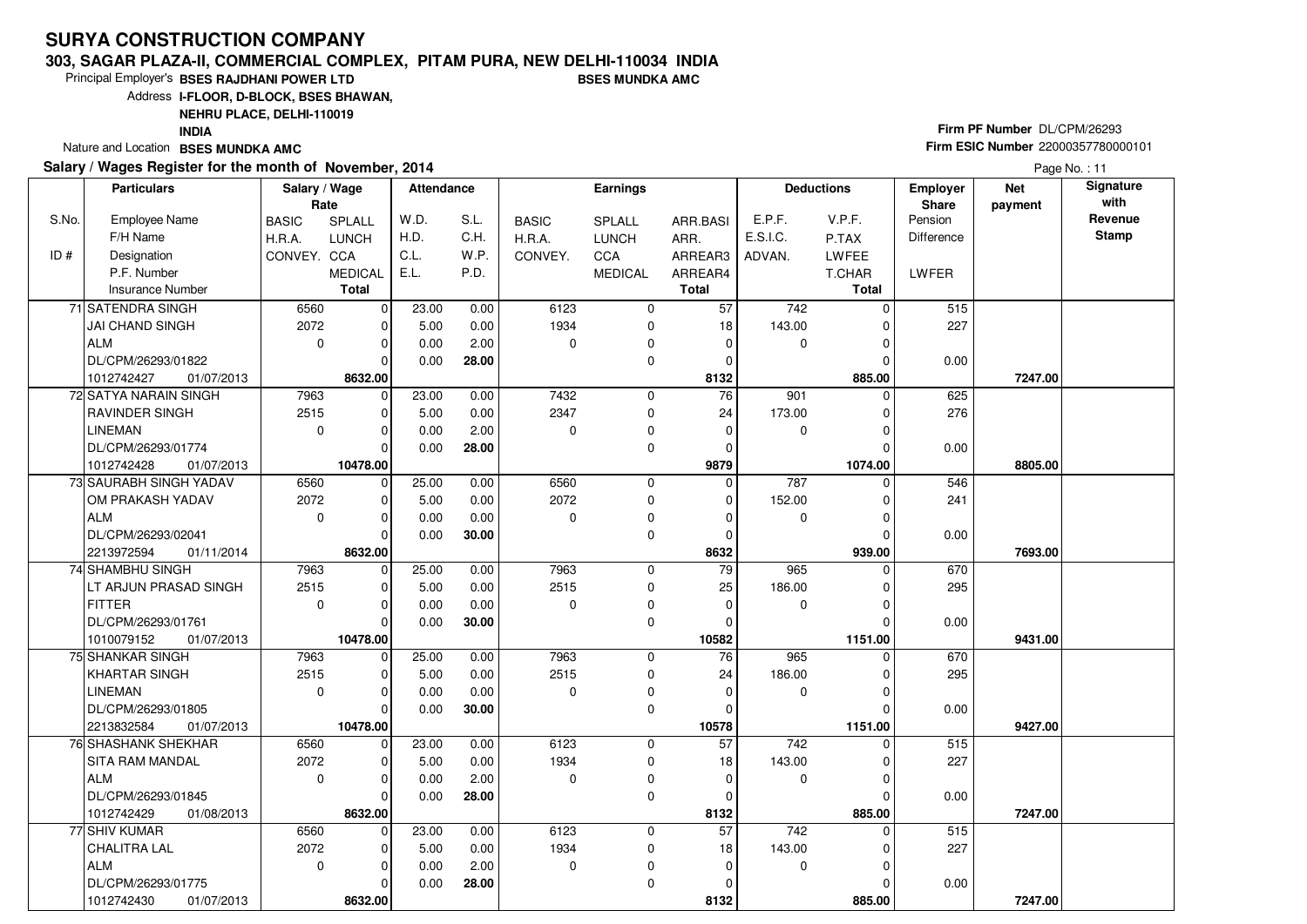#### **303, SAGAR PLAZA-II, COMMERCIAL COMPLEX, PITAM PURA, NEW DELHI-110034 INDIABSES MUNDKA AMC**

Principal Employer's**BSES RAJDHANI POWER LTD**

Address**I-FLOOR, D-BLOCK, BSES BHAWAN,**

**NEHRU PLACE, DELHI-110019**

**INDIA**

Nature and Location **BSES MUNDKA AMC** 

#### **Salary / Wages Register for the month of November, 2014**

# **Firm PF Number** DL/CPM/26293 **Firm ESIC Number** <sup>22000357780000101</sup>

|       | <b>Particulars</b>              | Salary / Wage<br>Rate |                | <b>Attendance</b> |       |              | <b>Earnings</b> |                 |          | <b>Deductions</b> | Employer<br>Share | <b>Net</b><br>payment | Signature<br>with |
|-------|---------------------------------|-----------------------|----------------|-------------------|-------|--------------|-----------------|-----------------|----------|-------------------|-------------------|-----------------------|-------------------|
| S.No. | <b>Employee Name</b>            | <b>BASIC</b>          | SPLALL         | W.D.              | S.L.  | <b>BASIC</b> | <b>SPLALL</b>   | ARR.BASI        | E.P.F.   | V.P.F.            | Pension           |                       | Revenue           |
|       | F/H Name                        | H.R.A.                | <b>LUNCH</b>   | H.D.              | C.H.  | H.R.A.       | <b>LUNCH</b>    | ARR.            | E.S.I.C. | P.TAX             | Difference        |                       | Stamp             |
| ID#   | Designation                     | CONVEY. CCA           |                | C.L.              | W.P.  | CONVEY.      | CCA             | ARREAR3         | ADVAN.   | LWFEE             |                   |                       |                   |
|       | P.F. Number                     |                       | <b>MEDICAL</b> | E.L.              | P.D.  |              | <b>MEDICAL</b>  | ARREAR4         |          | T.CHAR            | <b>LWFER</b>      |                       |                   |
|       | <b>Insurance Number</b>         |                       | <b>Total</b>   |                   |       |              |                 | <b>Total</b>    |          | <b>Total</b>      |                   |                       |                   |
|       | 78 SHYAM SUNDER                 | 7963                  | $\mathbf 0$    | 23.00             | 0.00  | 7432         | $\mathbf 0$     | 76              | 901      | $\Omega$          | 625               |                       |                   |
|       | RAM NATH SHARMA                 | 2515                  | $\mathbf 0$    | 5.00              | 0.00  | 2347         | 0               | 24              | 173.00   |                   | 276               |                       |                   |
|       | <b>LINEMAN</b>                  | $\mathbf{0}$          | $\mathbf 0$    | 0.00              | 2.00  | 0            | 0               | $\mathbf 0$     | 0        | 0                 |                   |                       |                   |
|       | DL/CPM/26293/01847              |                       | $\Omega$       | 0.00              | 28.00 |              | $\mathbf 0$     | 0               |          |                   | 0.00              |                       |                   |
|       | 2213857503<br>02/09/2013        |                       | 10478.00       |                   |       |              |                 | 9879            |          | 1074.00           |                   | 8805.00               |                   |
|       | 79 SITARAM SINGH                | 7963                  | $\mathbf 0$    | 23.00             | 0.00  | 7432         | $\mathbf 0$     | 76              | 901      | $\Omega$          | 625               |                       |                   |
|       | <b>MISARI SINGH</b>             | 2515                  | $\Omega$       | 5.00              | 0.00  | 2347         | $\mathbf 0$     | 24              | 173.00   |                   | 276               |                       |                   |
|       | <b>LINEMAN</b>                  | 0                     | $\mathbf 0$    | 0.00              | 2.00  | 0            | 0               | 0               | 0        | 0                 |                   |                       |                   |
|       | DL/CPM/26293/01842              |                       | $\Omega$       | 0.00              | 28.00 |              | 0               | $\mathbf 0$     |          | $\Omega$          | 0.00              |                       |                   |
|       | 2213840987<br>16/07/2013        |                       | 10478.00       |                   |       |              |                 | 9879            |          | 1074.00           |                   | 8805.00               |                   |
|       | 80 SUBHASH KUMAR                | 6560                  | $\mathbf 0$    | 25.00             | 0.00  | 6560         | $\mathbf 0$     | 57              | 794      | $\Omega$          | 551               |                       |                   |
|       | <b>MAHINDRA SAH</b>             | 2072                  | $\mathbf 0$    | 5.00              | 0.00  | 2072         | 0               | 18              | 153.00   | 0                 | 243               |                       |                   |
|       | <b>ALM</b>                      | $\mathbf 0$           | $\mathbf 0$    | 0.00              | 0.00  | 0            | $\pmb{0}$       | 0               | 0        | 0                 |                   |                       |                   |
|       | DL/CPM/26293/01894              |                       | $\Omega$       | 0.00              | 30.00 |              | 0               | 0               |          | 0                 | 0.00              |                       |                   |
|       | 2213958700<br>01/09/2014        |                       | 8632.00        |                   |       |              |                 | 8707            |          | 947.00            |                   | 7760.00               |                   |
|       | 81 SUDHIR                       | 6560                  | $\mathbf 0$    | 23.00             | 0.00  | 6123         | 0               | $\overline{57}$ | 742      | $\Omega$          | 515               |                       |                   |
|       | <b>MAHESH SINGH</b>             | 2072                  | 0              | 5.00              | 0.00  | 1934         | 0               | 18              | 143.00   | 0                 | 227               |                       |                   |
|       | <b>ALM</b>                      | $\mathsf 0$           | $\Omega$       | 0.00              | 2.00  | 0            | $\mathbf 0$     | $\mathbf 0$     | 0        | 0                 |                   |                       |                   |
|       | DL/CPM/26293/01796              |                       | $\Omega$       | 0.00              | 28.00 |              | 0               | 0               |          | 0                 | 0.00              |                       |                   |
|       | 1113973792<br>01/07/2013        |                       | 8632.00        |                   |       |              |                 | 8132            |          | 885.00            |                   | 7247.00               |                   |
|       | 82 SURESH KUMAR                 | 8675                  | 0              | 25.00             | 0.00  | 8675         | 0               | 79              | 1050     | 0                 | 729               |                       |                   |
|       | ROSHAN SINGH                    | 2739                  | 0              | 5.00              | 0.00  | 2739         | 0               | 25              | 202.00   | 0                 | 321               |                       |                   |
|       | <b>SUPERVISOR</b>               | $\mathbf 0$           | $\Omega$       | 0.00              | 0.00  | $\Omega$     | 0               | $\mathbf 0$     | 0        | 0                 |                   |                       |                   |
|       | DL/CPM/26293/01776              |                       | $\Omega$       | 0.00              | 30.00 |              | $\mathbf 0$     | $\Omega$        |          | 0                 | 0.00              |                       |                   |
|       | 01/07/2013<br>1012742436        |                       | 11414.00       |                   |       |              |                 | 11518           |          | 1252.00           |                   | 10266.00              |                   |
|       | 83 SURESH KUMAR                 | 6560                  | $\mathbf 0$    | 23.00             | 0.00  | 6123         | 0               | 57              | 742      | $\Omega$          | 515               |                       |                   |
|       | <b>MUNNE SINGH</b>              | 2072                  | 0              | 5.00              | 0.00  | 1934         | 0               | 18              | 143.00   | 0                 | 227               |                       |                   |
|       | <b>ALM</b>                      | 0                     | $\Omega$       | 0.00              | 2.00  | 0            | 0               | $\mathbf 0$     | 0        | 0                 |                   |                       |                   |
|       | DL/CPM/26293/01777              |                       | $\Omega$       | 0.00              | 28.00 |              | $\mathbf 0$     | $\mathbf 0$     |          | 0                 | 0.00              |                       |                   |
|       | 1012742437<br>01/07/2013        |                       | 8632.00        |                   |       |              |                 | 8132            |          | 885.00            |                   | 7247.00               |                   |
|       | 84 SUSHIL KANT JHA              | 6560                  | $\mathbf 0$    | 25.00             | 0.00  | 6560         | 0               | $\mathbf 0$     | 787      | $\Omega$          | 546               |                       |                   |
|       | <b>TIIKESHWAR</b><br><b>ALM</b> | 2072                  | 0              | 5.00              | 0.00  | 2072         | 0               | 0               | 152.00   | 0                 | 241               |                       |                   |
|       |                                 | $\mathbf 0$           | $\Omega$       | 0.00              | 0.00  | $\Omega$     | 0               | 0               | 0        |                   |                   |                       |                   |
|       | DL/CPM/26293/01823              |                       | $\Omega$       | 0.00              | 30.00 |              | $\mathbf 0$     | 0<br>8632       |          |                   | 0.00              |                       |                   |
|       | 2212742439<br>01/09/2014        |                       | 8632.00        |                   |       |              |                 |                 |          | 939.00            |                   | 7693.00               |                   |